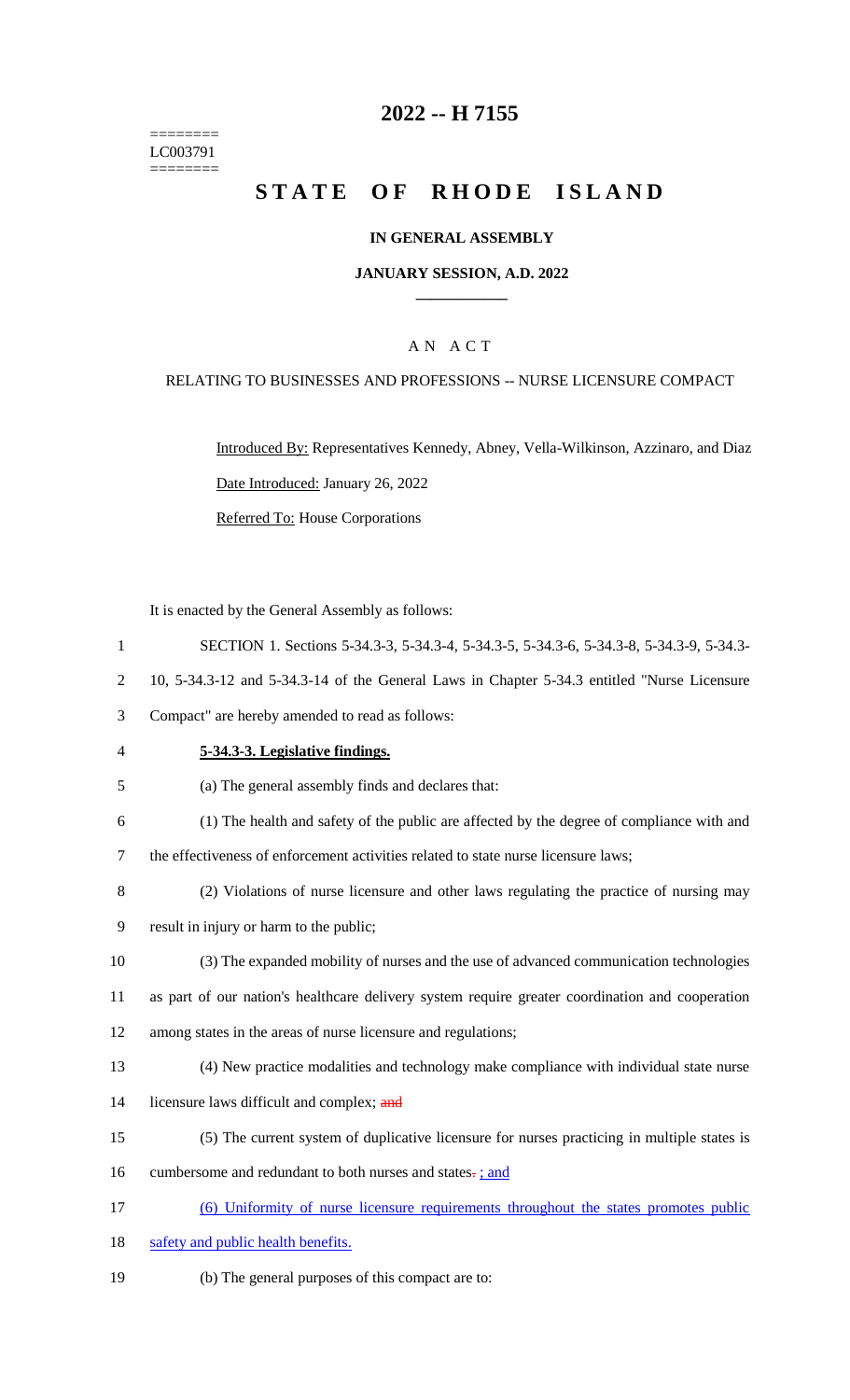- (1) Facilitate the states' responsibility to protect the public's health and safety;
- (2) Ensure and encourage the cooperation of party states in the areas of nurse licensure and regulation;
- (3) Facilitate the exchange of information between party states in the areas of nurse regulation, investigation and adverse actions;
- (4) Promote compliance with the laws governing the practice of nursing in each 7 jurisdiction; and
- (5) Invest all party states with the authority to hold a nurse accountable for meeting all state practice laws in the state in which the patient is located at the time care is rendered through the 10 mutual recognition of party state licenses.
- (6) Decrease redundancies in the consideration and issuance of nurse licenses; and
- (7) Provide opportunities for interstate practice by nurses who meet uniform licensure
- 13 requirements.
- **5-34.3-4. Definitions.**
- As used in this chapter:
- 16 (1) "Adverse action" means a home or remote state action any administrative, civil, 17 equitable or criminal action permitted by a state's laws which is imposed by a licensing board or 18 other authority against a nurse, including actions against an individual's license or multistate 19 licensure privilege such as revocation, suspension, probation, monitoring of the licensee, limitation 20 on the licensee's practice, or any other encumbrance on licensure affecting a nurse's authorization to practice, including issuance of a cease and desist action. (2) "Alternative program" means a voluntary, nondisciplinary monitoring program
- approved by a nurse licensing board.
- (3) "Commission" means the interstate commission of nurse license compact administrators, the governing body of the nurse licensure compact.
- $\frac{(3)(4)}{26}$  "Coordinated licensure information system" means an integrated process for collecting, storing, and sharing information on nurse licensure and enforcement activities related to nurse licensure laws, which is administered by a nonprofit organization composed of and controlled by state nurse licensing boards.
- (4)(5) "Current significant investigative information" means investigative information that a licensing board, after a preliminary inquiry that includes notification and an opportunity for the nurse to respond if required by state law, has reason to believe is not groundless and, if proved true, would indicate more than a minor infraction; or investigative information that indicates that the nurse represents an immediate threat to public health and safety regardless of whether the nurse has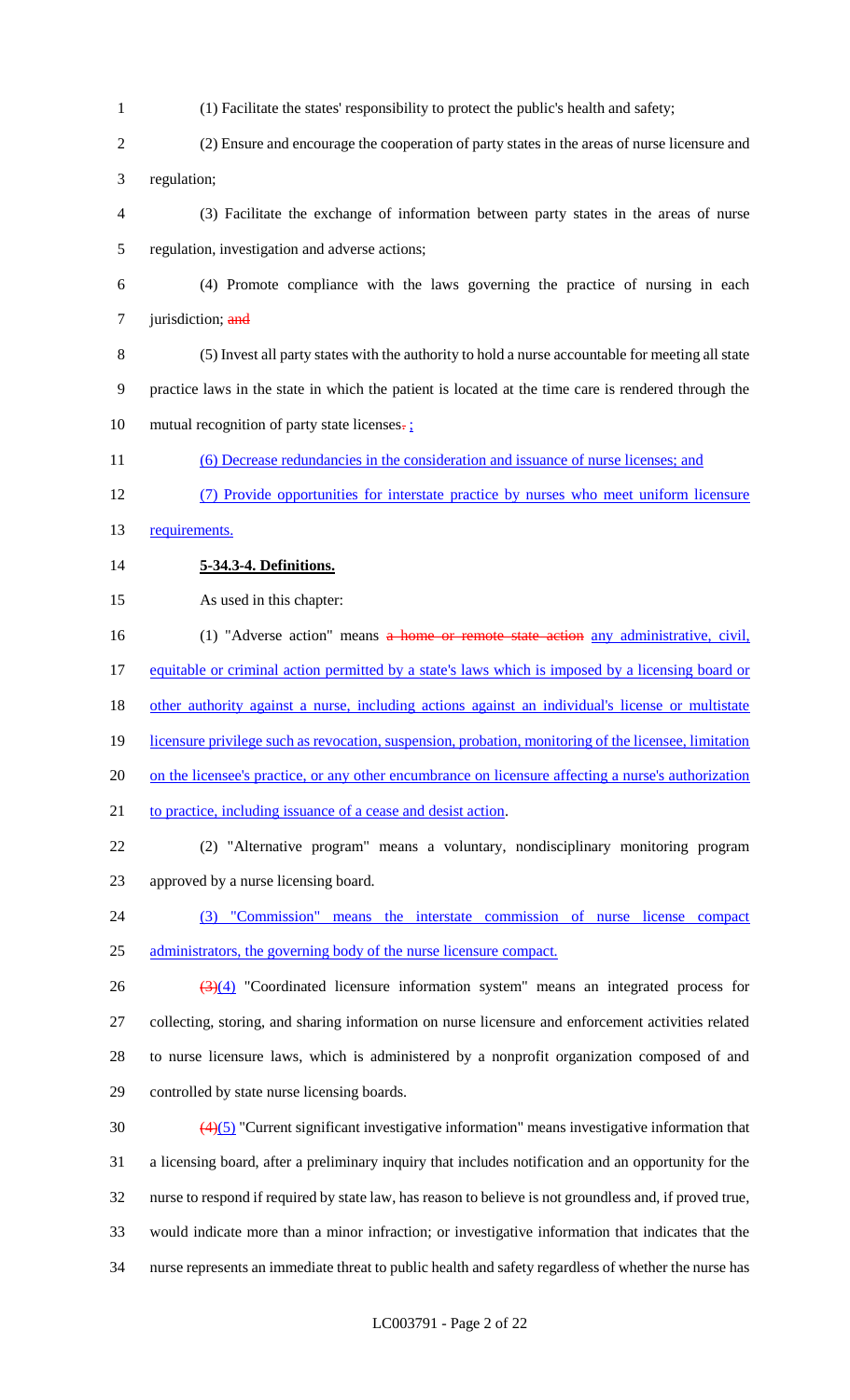- 1 been notified and had an opportunity to respond.
- 2 (6) "Encumbrance" means a revocation or suspension of, or any limitation placed on, the 3 full and unrestricted practice of nursing imposed by a licensing board.  $\left(5\right)(7)$  "Home state" means the party state which is the nurse's primary state of residence.  $\frac{(6)(8)}{8}$  "Home state action" means any administrative, civil, equitable or criminal action 6 permitted by the home state's laws which are imposed on a nurse by the home state's licensing 7 board or other authority including actions against an individual's license such as: revocation, 8 suspension, probation or any other action which affects a nurse's authorization to practice. 9  $(7)(9)$  "Licensing board" means a party state's regulatory body responsible for issuing nurse 10 licenses. 11 (8)(10) "Multistate licensure privilege" means eurrent, official authority from a remote 12 state permitting the practice of nursing as either a registered nurse or a licensed practical/vocational 13 nurse in such party state. All party states have the authority, in accordance with existing state due 14 process law, to take actions against the nurse's privilege such as: revocation, suspension, probation 15 or any other action which affects a nurse's authorization to practice a license to practice as a 16 registered nurse (RN) or a licensed practical nurse/vocational nurse (LPN/VN) issued by a home 17 state licensing board, that authorizes the licensed nurse to practice in all party states under a 18 multistate licensure privilege. 19 (11) "Multistate licensure privilege" means a legal authorization associated with a 20 multistate license, permitting the practice of nursing as either a registered nurse (RN) or licensed 21 practical nurse/vocational nurse (LPN/VN) in a remote state.  $\frac{(9)(12)}{2}$  "Nurse" means a registered nurse or licensed practical/vocational nurse, as those 23 terms are defined by each party's state practice laws. 24  $\left(\frac{(10)(13)}{2}\right)$  "Party state" means any state that has adopted this compact.  $25$  ( $11$ )(14) "Remote state" means a party state, other than the home state, where the patient 26 is located at the time nursing care is provided, or, in the case of the practice of nursing not involving 27 a patient, in such party state where the recipient of nursing practice is located. 28  $\left(\frac{(12)(15)}{2}\right)$  "Remote state action" means any administrative, civil, equitable or criminal action 29 permitted by a remote state's laws which are imposed on a nurse by the remote state's licensing 30 board or other authority including actions against an individual's multistate licensure privilege to 31 practice in the remote state, and cease and desist and other injunctive or equitable orders issued by 32 remote states or the licensing boards thereof. 33 (16) "Single-state license" means a nurse license issued by a party state that authorizes
- 34 practice only within the issuing state and does not include a multistate licensure privilege to practice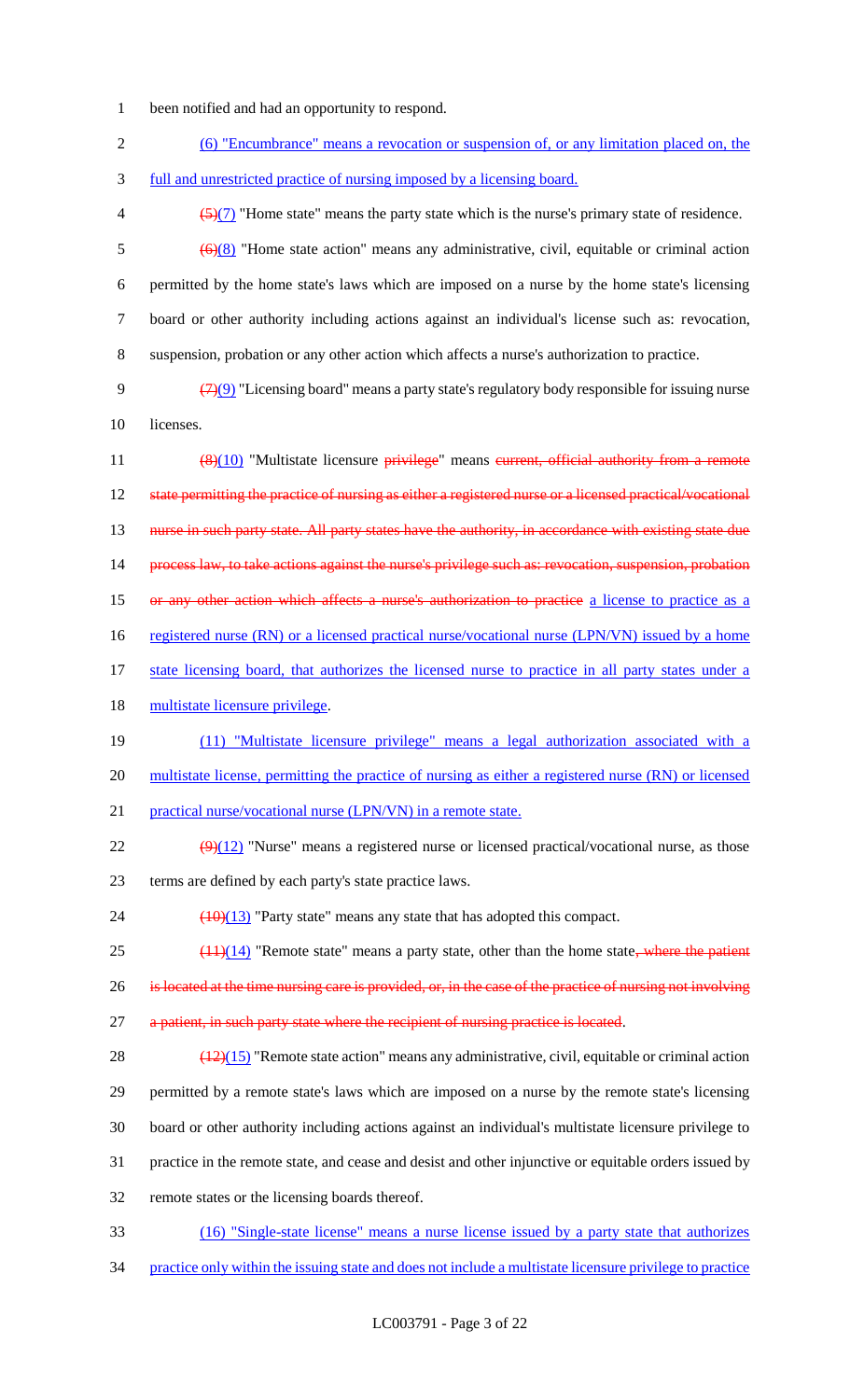1 in any other party state.

2 (13)(17) "State" means a state, territory, or possession of the United States, the District of 3 Columbia.

 (14)(18) "State practice laws" means those individual party's state laws and regulations that govern the practice of nursing, define the scope of nursing practice, and create the methods and grounds for imposing discipline. It does not include the initial qualifications for licensure or requirements necessary to obtain and retain a license, except for qualifications or requirements of 8 the home state.

## 9 **5-34.3-5. Permitted activities and jurisdiction General provisions and jurisdiction.**

10 (a) A license to practice registered nursing issued by a home state to a resident in that state 11 will be recognized by each party state as authorizing a multistate licensure privilege to practice as 12 a registered nurse in such party state. A license to practice licensed practical/vocational nursing 13 issued by a home state to a resident in that state will be recognized by each party state as authorizing 14 a multistate licensure privilege to practice as a licensed practical/vocational nurse in such party 15 state. In order to obtain or retain a license, an applicant must meet the home state's qualifications 16 for licensure and license renewal as well as all other applicable state laws.

17 (b) Party states may, in accordance with state due process laws, limit or revoke the 18 multistate licensure privilege of any nurse to practice in their state and may take any other actions 19 under their applicable state laws necessary to protect the health and safety of their citizens. If a 20 party state takes such action, it shall promptly notify the administrator of the coordinated licensure 21 information system. The administrator of the coordinated licensure information system shall 22 promptly notify the home state of any such actions by remote states.

23 (c) Every nurse practicing in a party state must comply with the state practice laws of the 24 state in which the patient is located at the time care is rendered. In addition, the practice of nursing 25 is not limited to patient care, but shall include all nursing practice as defined by the state practice 26 laws of a party state. The practice of nursing will subject a nurse to the jurisdiction of the nurse 27 licensing board and courts, as well as the laws, in that party state.

28 (d) This compact does not affect additional requirements imposed by states for advanced 29 practice registered nursing. However, a multistate licensure privilege to practice registered nursing 30 granted by a party shall be recognized by other party states as a license to practice registered nursing 31 if one is required by state law as a precondition for qualifying for advanced practice registered 32 nurse authorization.

33 (e) Individuals not residing in a party state shall continue to be able to apply for nurse 34 licensure as provided for under the laws of each party state. However, the license granted to these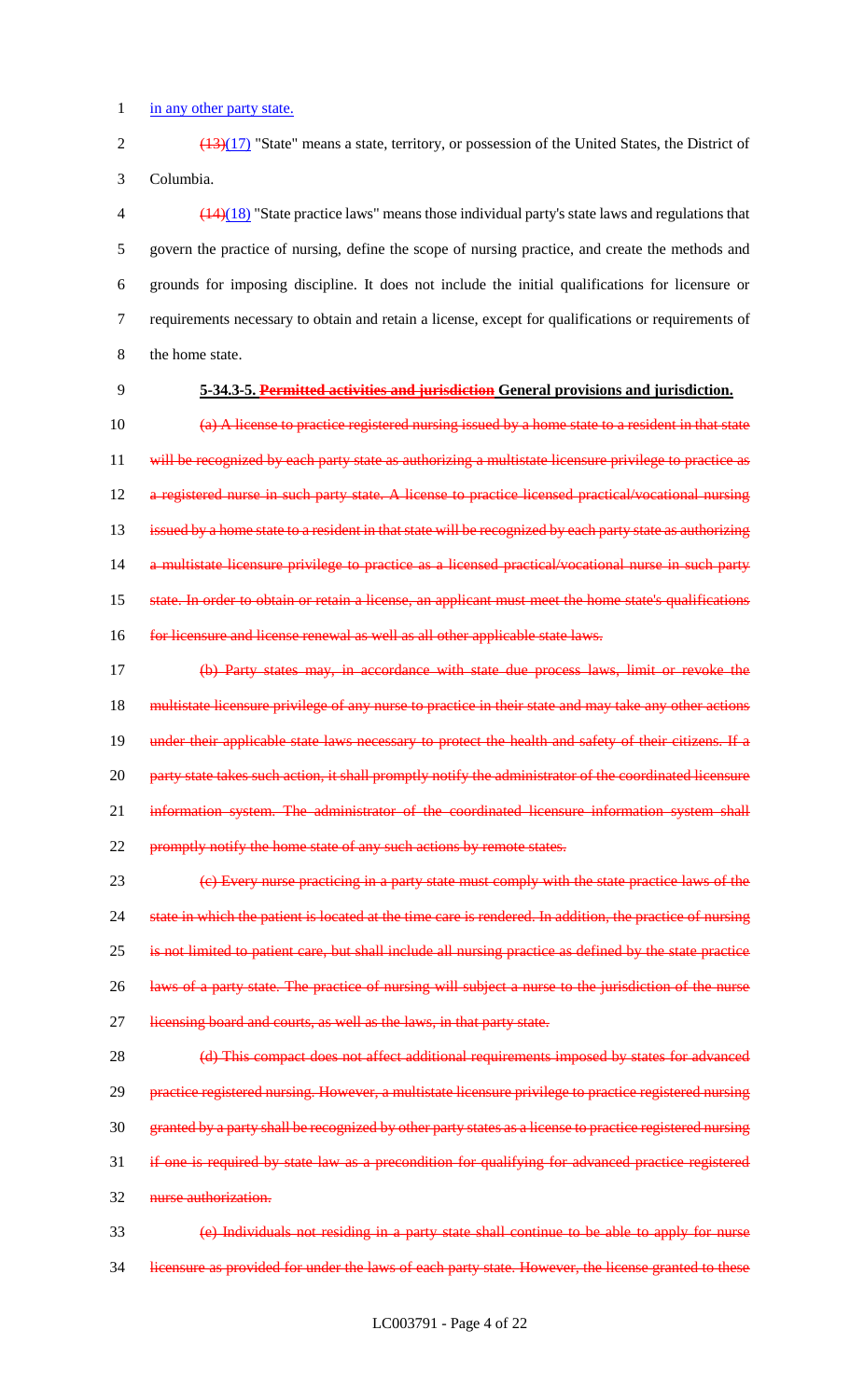| $\mathbf{1}$   | individuals will not be recognized as granting the privilege to practice nursing in any other party    |
|----------------|--------------------------------------------------------------------------------------------------------|
| $\overline{2}$ | state unless explicitly agreed to by that party state.                                                 |
| 3              | (a) A multistate license to practice registered or licensed practical nursing/vocational               |
| 4              | nursing issued by a home state to a resident in that state will be recognized by each party state as   |
| 5              | authorizing a nurse to practice as a registered nurse (RN) or as a licensed practical nurse/vocational |
| 6              | nurse (LPN/VN), under a multistate licensure privilege, in each party state.                           |
| 7              | (b) A state must implement procedures for considering the criminal history records of                  |
| 8              | applicants for initial multistate license or licensure by endorsement. Such procedures shall include   |
| 9              | the submission of fingerprints or other biometric-based information by applicants for the purpose      |
| 10             | of obtaining an applicant's criminal history record information from the Federal Bureau of             |
| 11             | <u>Investigation, and the agency responsible for maintaining that state's criminal records.</u>        |
| 12             | (c) Each party state shall require the following for an applicant to obtain or retain a                |
| 13             | multistate license in the home state:                                                                  |
| 14             | (1) Meets the home state's qualifications for licensure or renewal of licensure, as well as            |
| 15             | all other applicable state laws;                                                                       |
| 16             | $(2)(i)$ Has graduated or is eligible to graduate from a licensing board-approved RN or                |
| 17             | LPN/VN prelicensure education program; or                                                              |
| 18             | (ii) Has graduated from a foreign RN or LPN/VN prelicensure education program that:                    |
| 19             | (A) Has been approved by the authorized accrediting body in the applicable country; and                |
| 20             | (B) Has been verified by an independent credentials review agency to be comparable to a                |
| 21             | licensing board-approved prelicensure education program;                                               |
| 22             | (3) Has, if a graduate of a foreign prelicensure education program not taught in English or            |
| 23             | if English is not the individual's native language, successfully passed an English proficiency         |
| 24             | examination that includes the components of reading, speaking, writing and listening;                  |
| 25             | (4) Has successfully passed an NCLEX-RN® or NCLEX-PN® Examination or recognized                        |
| 26             | predecessor, as applicable;                                                                            |
| 27             | (5) Is eligible for or holds an active, unencumbered license;                                          |
| 28             | (6) Has submitted, in connection with an application for initial licensure or licensure by             |
| 29             | endorsement, fingerprints or other biometric data for the purpose of obtaining criminal history        |
| 30             | record information from the Federal Bureau of Investigation and the agency responsible for             |
| 31             | maintaining that state's criminal records;                                                             |
| 32             | (7) Has not been convicted or found guilty nor entered into an agreed disposition of a felony          |
| 33             | offense under applicable state or federal criminal law;                                                |
| 34             | (8) Has not been convicted or found guilty nor entered into an agreed disposition of a                 |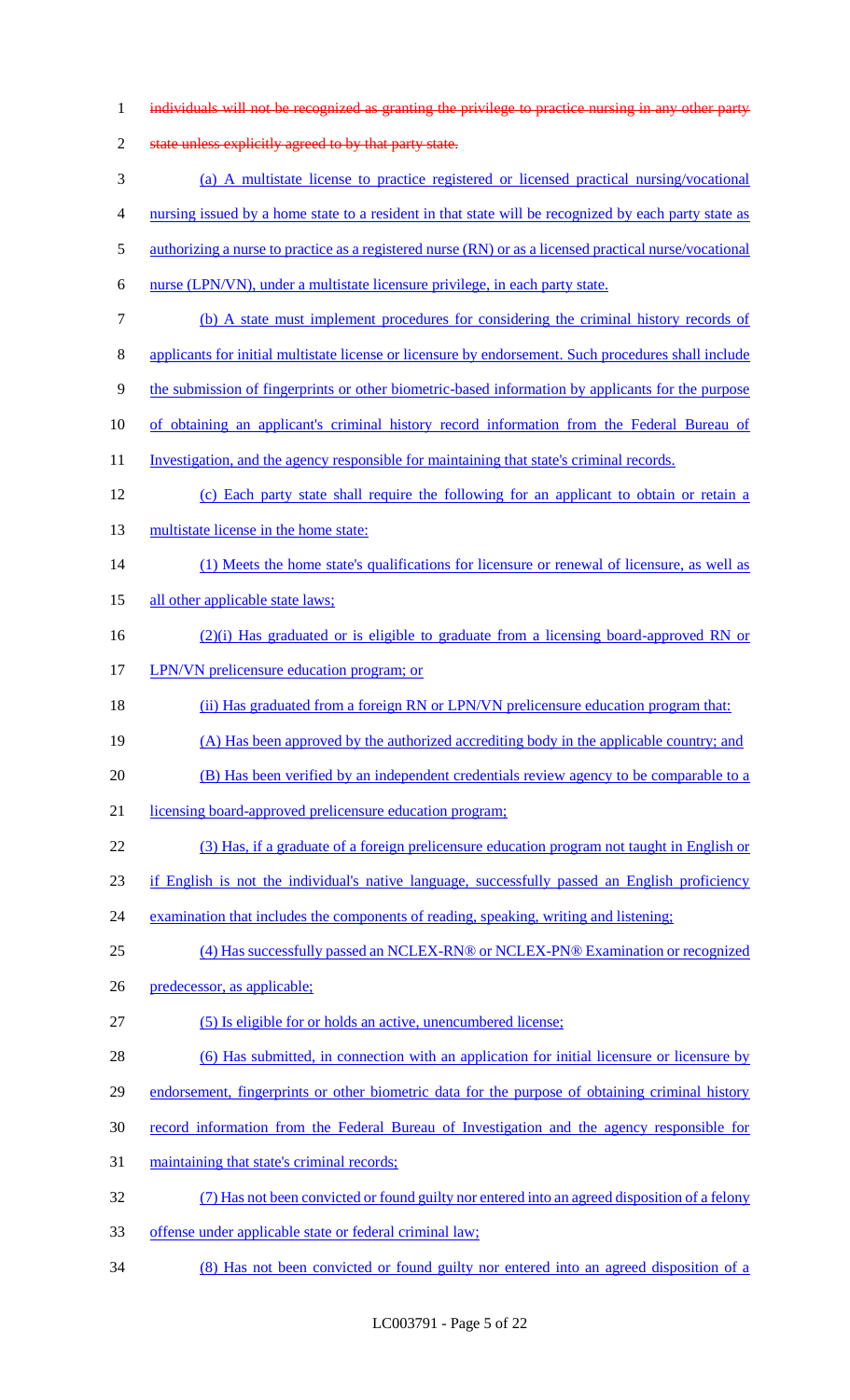1 misdemeanor offense related to the practice of nursing as determined on a case-by-case basis; (9) Is not currently enrolled in an alternative program; (10) Is subject to self-disclosure requirements regarding current participation in an alternative program; and (11) Has a valid United States Social Security number. (d) All party states shall be authorized, in accordance with existing state due process law, to take adverse action against a nurse's multistate licensure privilege such as revocation, suspension, probation or any other action that affects a nurse's authorization to practice under a multistate licensure privilege, including cease and desist actions. If a party state takes such action, 10 it shall promptly notify the administrator of the coordinated licensure information system. The 11 administrator of the coordinated licensure information system shall promptly notify the home state 12 of any such actions by remote states. (e) A nurse practicing in a party state must comply with the state practice laws of the state 14 in which the client is located at the time service is provided. The practice of nursing is not limited to patient care, but shall include all nursing practice as defined by the state practice laws of the 16 party state in which the client is located. The practice of nursing in a party state under a multistate 17 licensure privilege will subject a nurse to the jurisdiction of the licensing board, the courts and the 18 laws of the party state in which the client is located at the time service is provided. (f) Individuals not residing in a party state shall continue to be able to apply for a party 20 state's single-state license as provided under the laws of each party state. However, the single-state license granted to these individuals will not be recognized as granting the privilege to practice 22 nursing in any other party state. Nothing in this compact shall affect the requirements established 23 by a party state for the issuance of a single-state license. (g) Any nurse holding a home state multistate license, on the effective date of this compact, may retain and renew the multistate license issued by the nurse's then-current home state, provided 26 that: (1) A nurse, who changes primary state of residence after this compact's effective date, 28 must meet all applicable requirements to obtain a multistate license from a new home state; and (2) A nurse who fails to satisfy the multistate licensure requirements due to a disqualifying event occurring after this compact's effective date shall be ineligible to retain or renew a multistate license, and the nurse's multistate license shall be revoked or deactivated in accordance with applicable rules adopted by the commission. **5-34.3-6. Applications for licensure in a party state.** (a) Upon application for a license, the licensing board in a party state shall ascertain,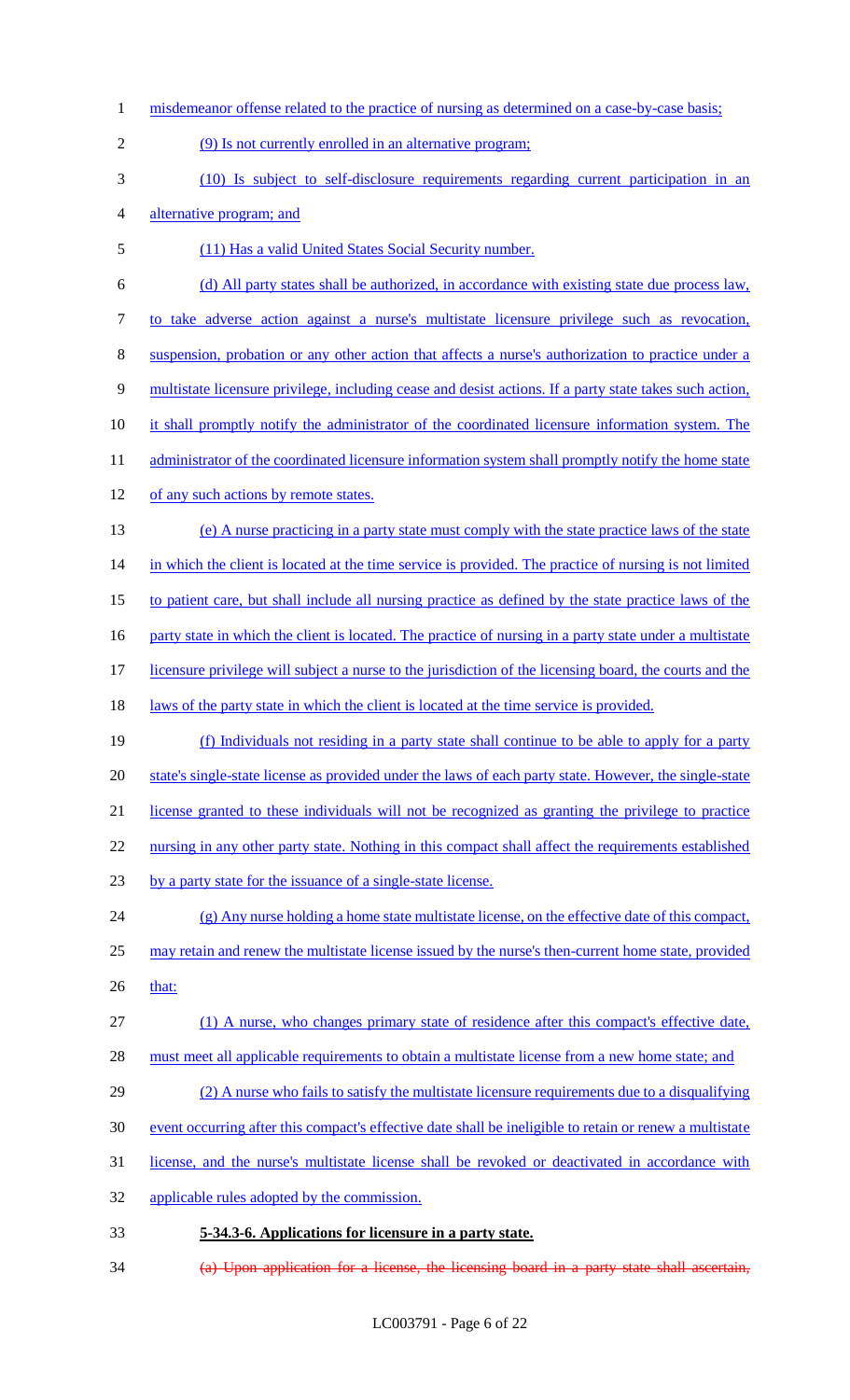1 through the coordinated licensure information system, whether the applicant has ever held, or is the 2 holder of, a license issued by any other state, whether there are any restrictions on the multistate 3 licensure privilege, and whether any other adverse action by any state has been taken against the 4 license. 5 (b) A nurse in a party state shall hold licensure in only one party state at a time, issued by 6 the home state. 7 (c) A nurse who intends to change primary state of residence may apply for licensure in 8 the new home state in advance of such change. However, new licenses will not be issued by a party 9 state until after a nurse provides evidence of change in primary state of residence satisfactory to the 10 new home state's licensing board. 11 (d) When a nurse changes primary state of residence by; 12 (1) Moving between two party states, and obtains a license from the new home state, the 13 license from the former home state is no longer valid; 14 (2) Moving from a non-party state to a party state, and obtains a license from the new home 15 state, the individual state license issued by the non-party state is not affected and will remain in full 16 force if so provided by the laws of the non-party state; 17 (3) Moving from a party state to a non-party state, the license issued by the prior home 18 state converts to an individual state license, valid only in the former home state, without the 19 multistate licensure privilege to practice in other party states. 20 (a) Upon application for a multistate license, the licensing board in the issuing party state 21 shall ascertain, through the coordinated licensure information system, whether the applicant has 22 ever held, or is the holder of, a license issued by any other state, whether there are any 23 encumbrances on any license or multistate licensure privilege held by the applicant, whether any 24 adverse action has been taken against any license or multistate licensure privilege held by the 25 applicant and whether the applicant is currently participating in an alternative program. 26 (b) A nurse may hold a multistate license, issued by the home state, in only one party state 27 at a time. 28 (c) If a nurse changes primary state of residence by moving between two (2) party states, 29 the nurse must apply for licensure in the new home state, and the multistate license issued by the 30 prior home state will be deactivated in accordance with applicable rules adopted by the commission. 31 (1) The nurse may apply for licensure in advance of a change in primary state of residence. 32 (2) A multistate license shall not be issued by the new home state until the nurse provides 33 satisfactory evidence of a change in primary state of residence to the new home state and satisfies 34 all applicable requirements to obtain a multistate license from the new home state.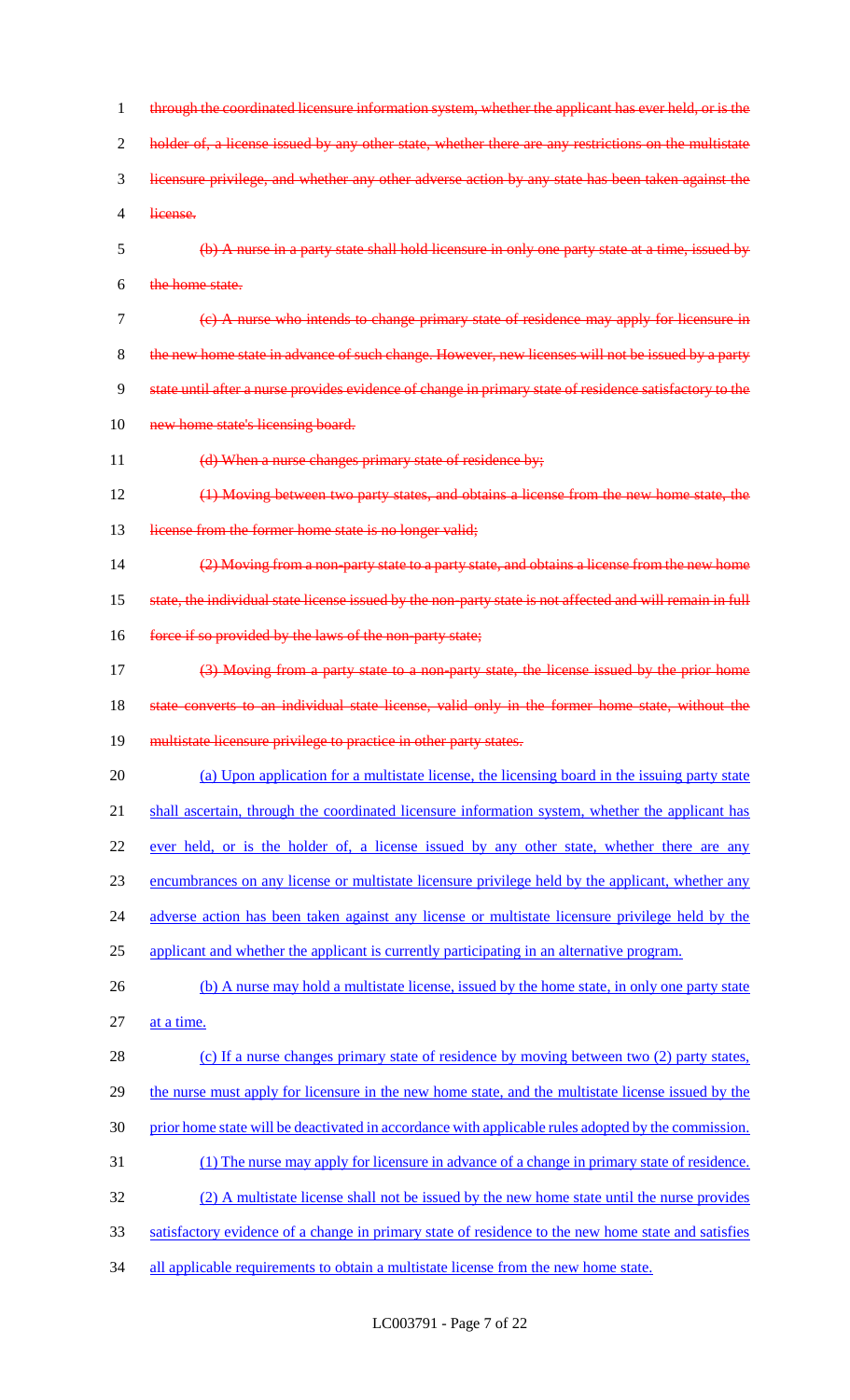1 (d) If a nurse changes primary state of residence by moving from a party state to a non- party state, the multistate license issued by the prior home state will convert to a single-state license, valid only in the former home state. **5-34.3-8. Additional authorities invested in party state nurse licensing boards.** (a) Notwithstanding any other powers conferred by state law, party state nurse licensing boards shall have the authority to: (1) If otherwise permitted by state law, recover from the affected nurse the costs of investigations and disposition of cases resulting from any adverse action taken against that nurse; (2) Issue subpoenas for both hearings and investigations which require the attendance and testimony of witnesses, and the production of evidence. Subpoenas issued by a nurse licensing 11 board in a party state for the attendance and testimony of witnesses, and/or the production of evidence from another party state, shall be enforced in the latter state by any court of competent 13 jurisdiction, according to the practice and procedure of that court applicable to subpoenas issued in proceedings pending before it. The issuing authority shall pay any witness fees, travel expenses, 15 mileage and other fees required by the service statutes of the state where the witnesses and/or 16 evidence are located. (3) Issue cease and desist orders to limit or revoke a nurse's authority to practice in their 18 state; (4) Promulgate uniform rules and regulations as provided for in § 5-34.3-10(c). (1) Take adverse action against a nurse's multistate licensure privilege to practice within 21 that party state. (i) Only the home state shall have the power to take adverse action against a nurse's license 23 issued by the home state. (ii) For purposes of taking adverse action, the home state licensing board shall give the same priority and effect to reported conduct received from a remote state as it would if such conduct 26 had occurred within the home state. In so doing, the home state shall apply its own state laws to determine appropriate action. (2) Issue cease and desist orders or impose an encumbrance on a nurse's authority to practice within that party state. (3) Complete any pending investigations of a nurse who changes primary state of residence during the course of such investigations. The licensing board shall also have the authority to take appropriate action(s) and shall promptly report the conclusions of such investigations to the administrator of the coordinated licensure information system. The administrator of the coordinated licensure information system shall promptly notify the new home state of any such actions.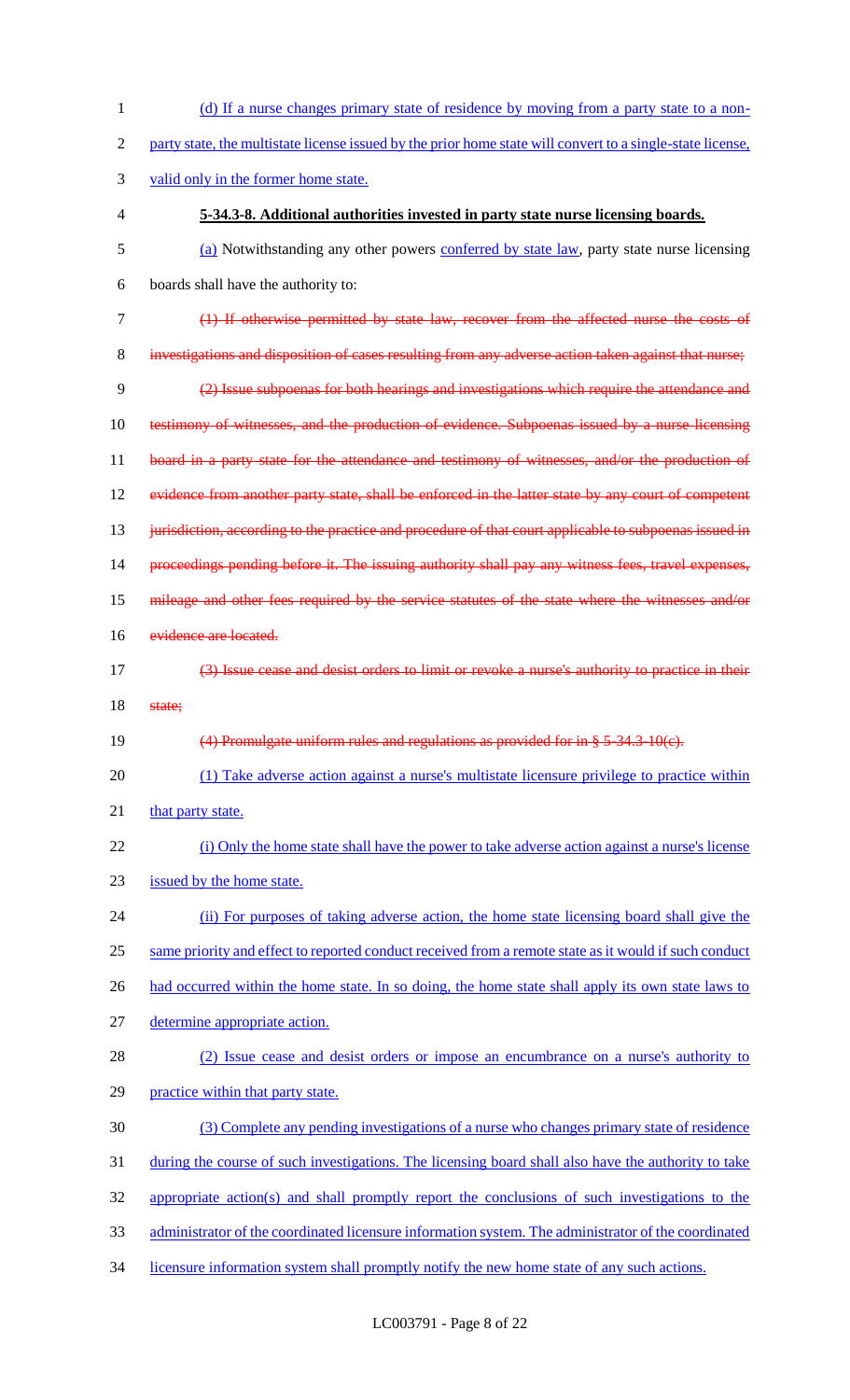1 (4) Issue subpoenas for both hearings and investigations that require the attendance and 2 testimony of witnesses, as well as, the production of evidence. Subpoenas issued by a licensing 3 board in a party state for the attendance and testimony of witnesses or the production of evidence 4 from another party state shall be enforced in the latter state by any court of competent jurisdiction, 5 according to the practice and procedure of that court applicable to subpoenas issued in proceedings 6 pending before it. The issuing authority shall pay any witness fees, travel expenses, mileage and 7 other fees required by the service statutes of the state in which the witnesses or evidence are located. 8 (5) Obtain and submit, for each nurse licensure applicant, fingerprint or other biometric-9 based information to the Federal Bureau of Investigation for criminal background checks, receive 10 the results of the Federal Bureau of Investigation record search on criminal background checks and 11 use the results in making licensure decisions. 12 (6) If otherwise permitted by state law, recover from the affected nurse the costs of 13 investigations and disposition of cases resulting from any adverse action taken against that nurse. 14 (7) Take adverse action based on the factual findings of the remote state, provided that the 15 licensing board follows its own procedures for taking such adverse action. 16 (b) If adverse action is taken by the home state against a nurse's multistate license, the 17 nurse's multistate licensure privilege to practice in all other party states shall be deactivated until 18 all encumbrances have been removed from the multistate license. All home state disciplinary orders 19 that impose adverse action against a nurse's multistate license shall include a statement that the 20 nurse's multistate licensure privilege is deactivated in all party states during the pendency of the 21 order. 22 (c) Nothing in this compact shall override a party state's decision that participation in an 23 alternative program may be used in lieu of adverse action. The home state licensing board shall 24 deactivate the multistate licensure privilege under the multistate license of any nurse for the 25 duration of the nurse's participation in an alternative program. 26 **5-34.3-9. Coordinated licensure information system Coordinated licensure**  27 **information system and exchange of information.** 28 (a) All party states shall participate in a cooperative effort to create a coordinated data base 29 licensure information system of all licensed registered nurses (RNs) and licensed practical 30 nurses/vocational nurses (LPNs/VNs). This system will include information on the licensure and 31 disciplinary history of each nurse, as contributed submitted by party states, to assist in the 32 coordination of nurse licensure and enforcement efforts. 33 (b) Notwithstanding any other provision of law, all party states' licensing boards shall 34 promptly report adverse actions, actions against multistate licensure privileges, any current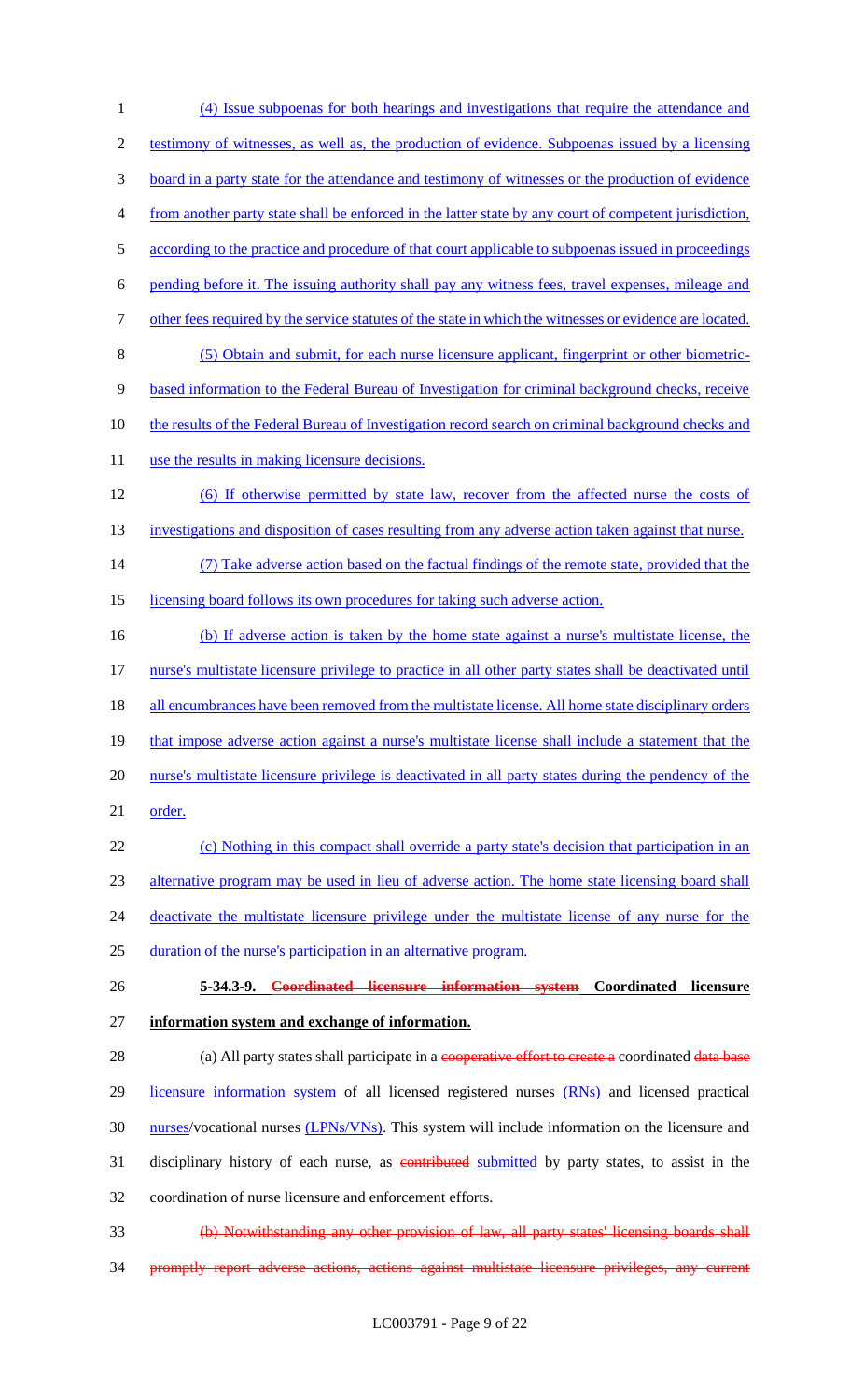significant investigative information yet to result in adverse action, denials of applications, and the

reasons for such denials, to the coordinated licensure information system.

 (b) The commission, in consultation with the administrator of the coordinated licensure information system, shall formulate necessary and proper procedures for the identification,

collection and exchange of information under this compact.

- (c) All licensing boards shall promptly report to the coordinated licensure information
- system any adverse action, any current significant investigative information, denials of applications

(with the reasons for such denials) and nurse participation in alternative programs known to the

- licensing board regardless of whether such participation is deemed nonpublic or confidential under
- state law.

11 (e)(d) Current significant investigative information and participation in nonpublic or confidential alternative programs shall be transmitted through the coordinated licensure information system only to party state licensing boards.

 $(d)(e)$  Notwithstanding any other provision of law, all party states' licensing boards contributing information to the coordinated licensure information system may designate information that may not be shared with non-party states or disclosed to other entities or individuals without the express permission of the contributing state.

18  $(e)(f)$  Any personally identifiable information obtained from the coordinated licensure 19 information system by a party state's licensing board shall from the coordinated licensure 20 information system may not be shared with non-party states or disclosed to other entities or individuals except to the extent permitted by the laws of the party state contributing the information.  $\frac{f(x)}{g(x)}$  Any information contributed to the coordinated licensure information system that is subsequently required to be expunged by the laws of the party state contributing that information,

shall also be expunged from the coordinated licensure information system.

 $\left(\frac{1}{2}\right)$  The compact administrators, acting jointly with each other and in consultation with the 26 administrator of the coordinated licensure information system, shall formulate necessary and proper procedures for the identification, collection and exchange of information under this compact.

28 (h) The compact administrator of each party state shall furnish a uniform data set to the

- compact administrator of each other party state, which shall include, at a minimum:
- (1) Identifying information;
- (2) Licensure data;
- (3) Information related to alternative program participation; and
- (4) Other information that may facilitate the administration of this compact, as determined
- 34 by commission rules.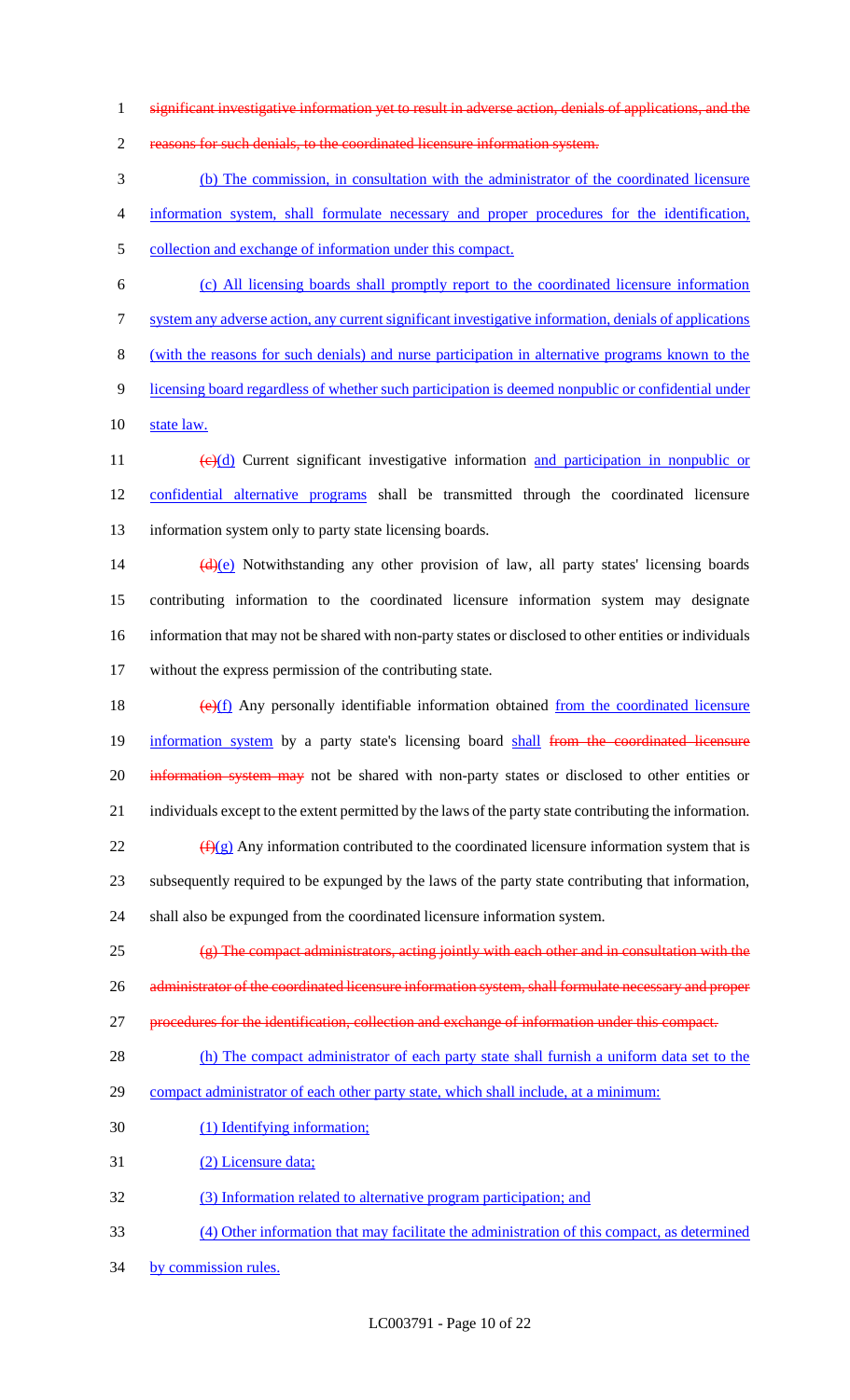(i) The compact administrator of a party state shall provide all investigative documents and information requested by another party state. **5-34.3-10. Compact administration and interchange of information Establishment of the interstate commission of nurse licensure compact administrators..** (a) The head of the nurse licensing board, or his/her designee, of each party state shall be the administrator of this compact for his/her state. (b) The compact administrator of each party shall furnish to the compact administrator of 8 each other party state any information and documents including, but not limited to, a uniform data set of investigations, identifying information, licensure data, and disclosable alternative program participation information to facilitate the administration of this compact. (c) Compact administrators shall have the authority to develop uniform rules to facilitate 12 and coordinate implementation of this compact. These uniform rules shall be adopted by party 13 states, under the authority invested under § 5-34.3-8(4). (a) The party states hereby create and establish a joint public entity known as the interstate commission of nurse licensure compact administrators (the "commission"). 16 (1) The commission is an instrumentality of the party states. (2) Venue is proper, and judicial proceedings by or against the commission shall be brought solely and exclusively, in a court of competent jurisdiction where the principal office of the 19 commission is located. The commission may waive venue and jurisdictional defenses to the extent 20 it adopts or consents to participate in alternative dispute resolution proceedings. (3) Nothing in this compact shall be construed to be a waiver of sovereign immunity. (b) Membership, voting and meetings: (1) Each party state shall have and be limited to one administrator. The head of the state 24 licensing board or designee shall be the administrator of this compact for each party state. Any administrator may be removed or suspended from office as provided by the law of the state from 26 which the administrator is appointed. Any vacancy occurring in the commission shall be filled in accordance with the laws of the party state in which the vacancy exists. (2) Each administrator shall be entitled to one vote with regard to the promulgation of rules and creation of bylaws and shall otherwise have an opportunity to participate in the business and affairs of the commission. An administrator shall vote in person or by such other means as provided in the bylaws. The bylaws may provide for an administrator's participation in meetings by telephone or other means of communication. (3) The commission shall meet at least once during each calendar year. Additional meetings 34 shall be held as set forth in the bylaws or rules of the commission.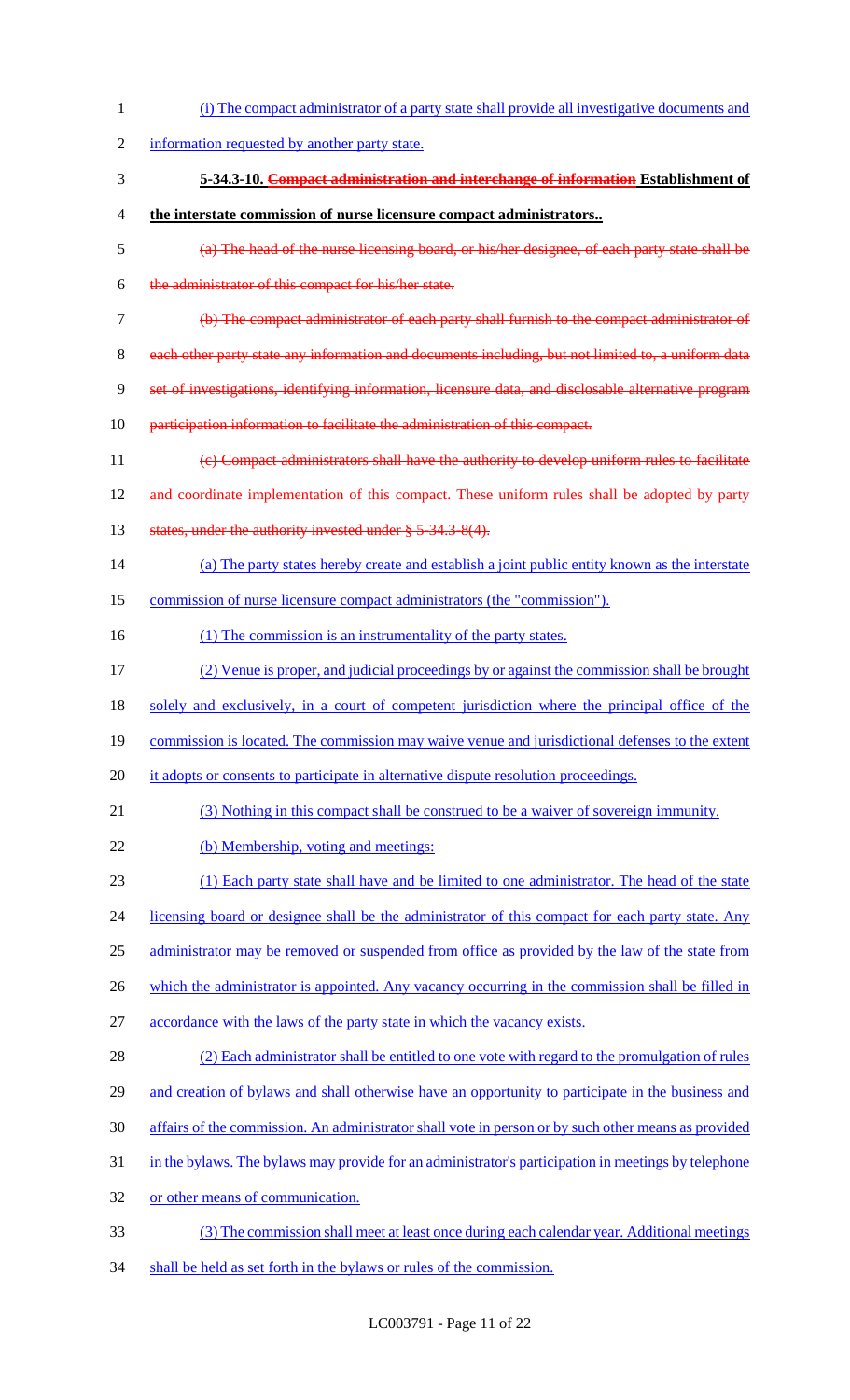(4) All meetings shall be open to the public, and public notice of meetings shall be given 2 in the same manner as required under the rulemaking provisions in  $\S$  5-34.3-10.1. (5) The commission may convene in a closed, nonpublic meeting if the commission must discuss: (i) Noncompliance of a party state with its obligations under this compact; (ii) The employment, compensation, discipline or other personnel matters, practices or procedures related to specific employees or other matters related to the commission's internal personnel practices and procedures; (iii) Current, threatened or reasonably anticipated litigation; (iv) Negotiation of contracts for the purchase or sale of goods, services or real estate; (v) Accusing any person of a crime or formally censuring any person; (vi) Disclosure of trade secrets or commercial or financial information that is privileged or confidential; (vii) Disclosure of information of a personal nature where disclosure would constitute a 15 clearly unwarranted invasion of personal privacy; 16 (viii) Disclosure of investigatory records compiled for law enforcement purposes; (ix) Disclosure of information related to any reports prepared by or on behalf of the commission for the purpose of investigation of compliance with this compact; or (x) Matters specifically exempted from disclosure by federal or state statute. (6) If a meeting, or portion of a meeting, is closed pursuant to this provision, the 21 commission's legal counsel or designee shall certify that the meeting may be closed and shall 22 reference each relevant exempting provision. The commission shall keep minutes that fully and 23 clearly describe all matters discussed in a meeting and shall provide a full and accurate summary 24 of actions taken, and the reasons therefor, including a description of the views expressed. All documents considered in connection with an action shall be identified in such minutes. All minutes 26 and documents of a closed meeting shall remain under seal, subject to release by a majority vote of the commission or order of a court of competent jurisdiction. (c) The commission shall, by a majority vote of the administrators, prescribe bylaws or 29 rules to govern its conduct as may be necessary or appropriate to carry out the purposes and exercise 30 the powers of this compact, including, but not limited to: (1) Establishing the fiscal year of the commission; (2) Providing reasonable standards and procedures: (i) For the establishment and meetings of other committees; and (ii) Governing any general or specific delegation of any authority or function of the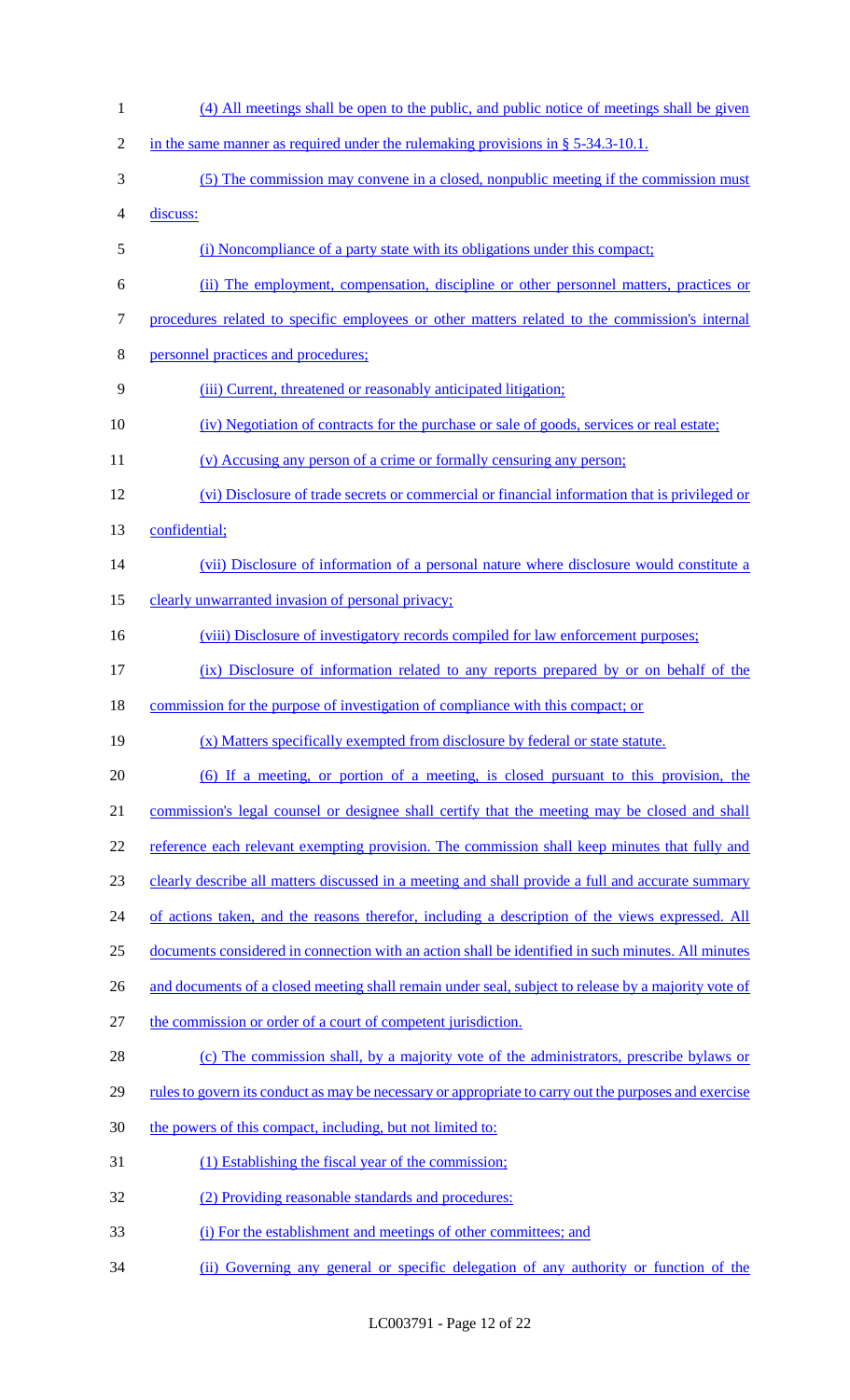commission;

| $\sqrt{2}$     | (3) Providing reasonable procedures for calling and conducting meetings of the                           |
|----------------|----------------------------------------------------------------------------------------------------------|
| 3              | commission, ensuring reasonable advance notice of all meetings and providing an opportunity for          |
| $\overline{4}$ | attendance of such meetings by interested parties, with enumerated exceptions designed to protect        |
| $\mathfrak{S}$ | the public's interest, the privacy of individuals, and proprietary information, including trade secrets. |
| 6              | The commission may meet in closed session only after a majority of the administrators vote to close      |
| $\tau$         | a meeting in whole or in part. As soon as practicable, the commission must make public a copy of         |
| 8              | the vote to close the meeting revealing the vote of each administrator, with no proxy votes allowed;     |
| 9              | (4) Establishing the titles, duties, authority, and reasonable procedures for the election of            |
| 10             | the officers of the commission;                                                                          |
| 11             | (5) Providing reasonable standards and procedures for the establishment of the personnel                 |
| 12             | policies and programs of the commission. Notwithstanding any civil service or other similar laws         |
| 13             | of any party state, the bylaws shall exclusively govern the personnel policies and programs of the       |
| 14             | commission; and                                                                                          |
| 15             | (6) Providing a mechanism for winding up the operations of the commission and the                        |
| 16             | equitable disposition of any surplus funds that may exist after the termination of this compact, after   |
| 17             | the payment or reserving of all of its debts and obligations.                                            |
| 18             | (d) The commission shall publish its bylaws and rules, and any amendments thereto, in a                  |
| 19             | convenient form on the website of the commission.                                                        |
| 20             | (e) The commission shall maintain its financial records in accordance with the bylaws.                   |
| 21             | (f) The commission shall meet and take such actions as are consistent with the provisions                |
| 22             | of this compact and the bylaws.                                                                          |
| 23             | (g) The commission shall have the following powers:                                                      |
| 24             | (1) To promulgate uniform rules to facilitate and coordinate implementation and                          |
| 25             | administration of this compact. The rules shall have the force and effect of law and shall be binding    |
| 26             | in all party states;                                                                                     |
| 27             | (2) To bring and prosecute legal proceedings or actions in the name of the commission,                   |
| 28             | provided that the standing of any licensing board to sue or be sued under applicable law shall not       |
| 29             | be affected;                                                                                             |
| 30             | (3) To purchase and maintain insurance and bonds;                                                        |
| 31             | (4) To borrow, accept or contract for services of personnel, including, but not limited to,              |
| 32             | employees of a party state or nonprofit organizations;                                                   |
| 33             | (5) To cooperate with other organizations that administer state compacts related to the                  |
| 34             | regulation of nursing, including, but not limited to, sharing administrative or staff expenses, office   |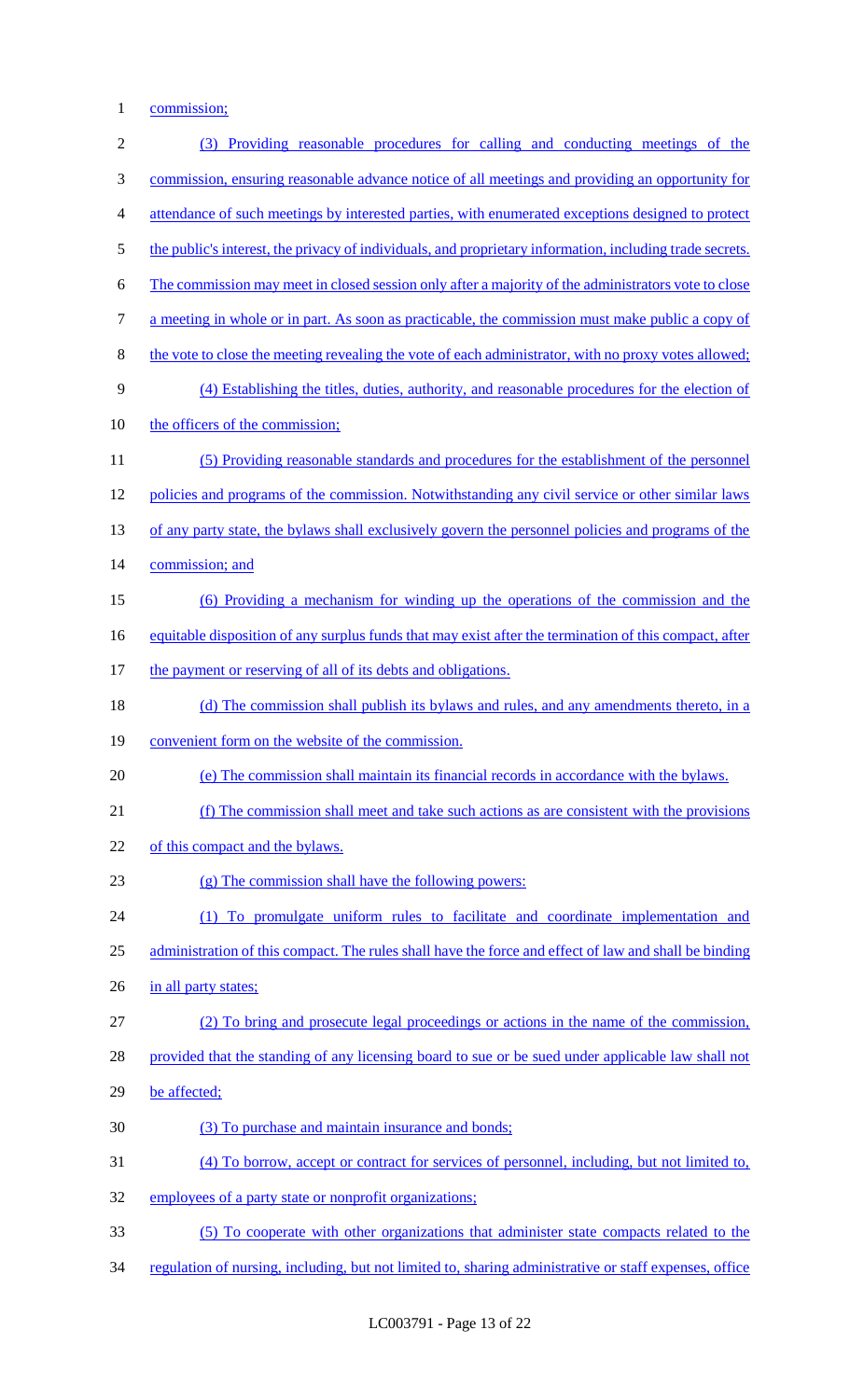1 space or other resources;

| $\sqrt{2}$     | (6) To hire employees, elect or appoint officers, fix compensation, define duties, grant such           |
|----------------|---------------------------------------------------------------------------------------------------------|
| 3              | individuals appropriate authority to carry out the purposes of this compact, and to establish the       |
| $\overline{4}$ | commission's personnel policies and programs relating to conflicts of interest, qualifications of       |
| 5              | personnel and other related personnel matters;                                                          |
| 6              | (7) To accept any and all appropriate donations, grants and gifts of money, equipment,                  |
| 7              | supplies, materials and services, and to receive, utilize and dispose of the same; provided that at all |
| 8              | times the commission shall avoid any appearance of impropriety or conflict of interest;                 |
| 9              | (8) To lease, purchase, accept appropriate gifts or donations of, or otherwise to own, hold,            |
| 10             | improve or use, any property, whether real, personal or mixed; provided that at all times the           |
| 11             | commission shall avoid any appearance of impropriety;                                                   |
| 12             | (9) To sell, convey, mortgage, pledge, lease, exchange, abandon or otherwise dispose of                 |
| 13             | any property, whether real, personal or mixed;                                                          |
| 14             | (10) To establish a budget and make expenditures;                                                       |
| 15             | $(11)$ To borrow money;                                                                                 |
| 16             | (12) To appoint committees, including advisory committees comprised of administrators,                  |
| 17             | state nursing regulators, state legislators or their representatives, and consumer representatives, and |
| 18             | other such interested persons;                                                                          |
| 19             | (13) To provide and receive information from, and to cooperate with, law enforcement                    |
| 20             | agencies;                                                                                               |
| 21             | (14) To adopt and use an official seal; and                                                             |
| 22             | (15) To perform such other functions as may be necessary or appropriate to achieve the                  |
| 23             | purposes of this compact consistent with the state regulation of nurse licensure and practice.          |
| 24             | (h) Financing of the commission.                                                                        |
| 25             | (1) The commission shall pay, or provide for the payment of, the reasonable expenses of                 |
| 26             | its establishment, organization and ongoing activities;                                                 |
| 27             | (2) The commission may also levy on and collect an annual assessment from each party                    |
| 28             | state to cover the cost of its operations, activities and staff in its annual budget as approved each   |
| 29             | year. The aggregate annual assessment amount, if any, shall be allocated based upon a formula to        |
| 30             | be determined by the commission, which shall promulgate a rule that is binding upon all party           |
| 31             | states;                                                                                                 |
| 32             | (3) The commission shall not incur obligations of any kind prior to securing the funds                  |
| 33             | adequate to meet the same; nor shall the commission pledge the credit of any of the party states,       |

34 except by, and with the authority of, such party state;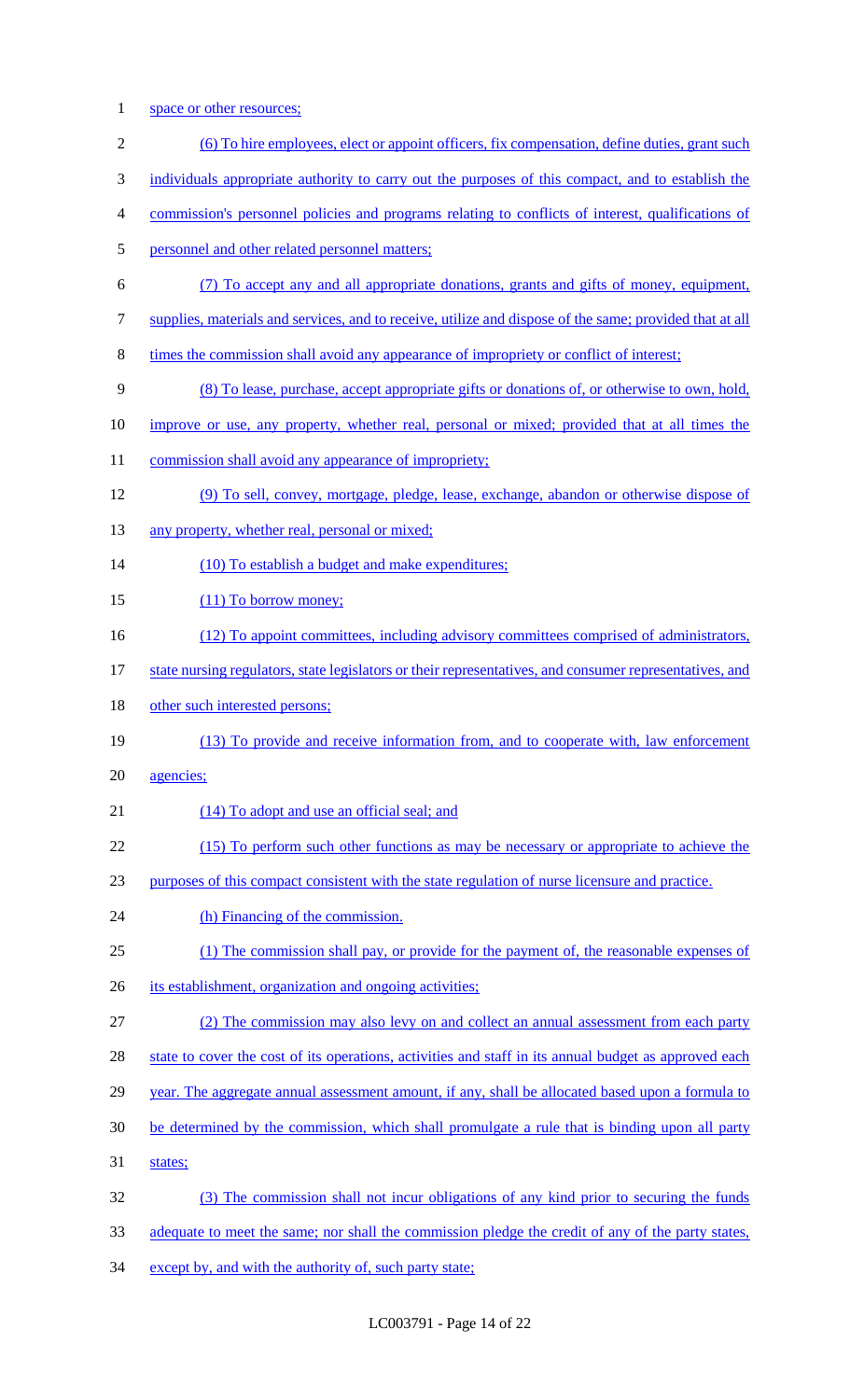(4) The commission shall keep accurate accounts of all receipts and disbursements. The receipts and disbursements of the commission shall be subject to the audit and accounting procedures established under its bylaws. However, all receipts and disbursements of funds handled by the commission shall be audited yearly by a certified or licensed public accountant, and the 5 report of the audit shall be included in and become part of the annual report of the commission. (i) Qualified immunity, defense and indemnification. (1) The administrators, officers, executive director, employees and representatives of the 8 commission shall be immune from suit and liability, either personally or in their official capacity, for any claim for damage to or loss of property or personal injury or other civil liability caused by 10 or arising out of any actual or alleged act, error or omission that occurred, or that the person against

11 whom the claim is made had a reasonable basis for believing occurred, within the scope of 12 commission employment, duties or responsibilities; provided that nothing in this paragraph shall 13 be construed to protect any such person from suit or liability for any damage, loss, injury or liability

14 caused by the intentional, willful or wanton misconduct of that person;

15 (2) The commission shall defend any administrator, officer, executive director, employee 16 or representative of the commission in any civil action seeking to impose liability arising out of 17 any actual or alleged act, error or omission that occurred within the scope of commission 18 employment, duties or responsibilities, or that the person against whom the claim is made had a 19 reasonable basis for believing occurred within the scope of commission employment, duties or 20 responsibilities; provided that nothing herein shall be construed to prohibit that person from 21 retaining their own counsel; and provided further that the actual or alleged act, error or omission 22 did not result from that person's intentional, willful or wanton misconduct;

23 (3) The commission shall indemnify and hold harmless any administrator, officer, 24 executive director, employee or representative of the commission for the amount of any settlement 25 or judgment obtained against that person arising out of any actual or alleged act, error or omission 26 that occurred within the scope of commission employment, duties or responsibilities, or that such 27 person had a reasonable basis for believing occurred within the scope of commission employment, 28 duties or responsibilities, provided that the actual or alleged act, error or omission did not result 29 from the intentional, willful or wanton misconduct of that person.

## 30 **5-34.3-12. Entry into force, withdrawal and amendment Effective date, withdrawal**

31 **and amendment.**

32 (a) This compact shall enter into force and become effective as to any state when it has 33 been enacted into the laws of that state. Any party state may withdraw from this compact by 34 enacting a statute repealing the same, but no such withdrawal shall take effect until six (6) months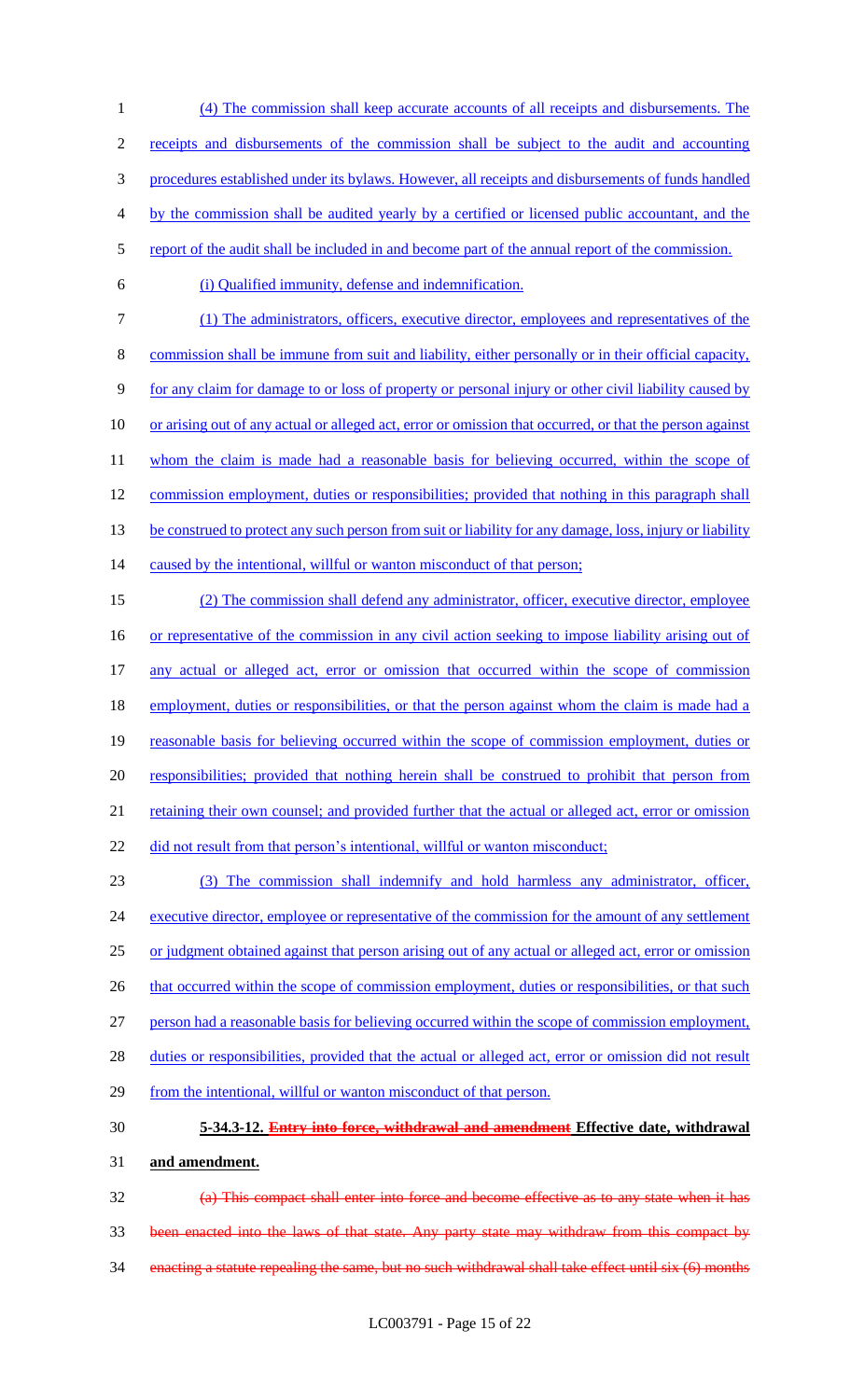after the withdrawing state has given notice of the withdrawal to the executive heads of all other 2 party states. (b) No withdrawal shall affect the validity or applicability by the licensing boards of states 4 remaining party to the compact of any report of adverse action occurring prior to the withdrawal. (c) Nothing contained in this compact shall be construed to invalidate or prevent any nurse licensure agreement or other cooperative arrangement between a party state and a non-party state that is made in accordance with the other provisions of this compact. (d) This compact may be amended by the party states. No amendment to this compact shall become effective and binding upon the party states unless and until it is enacted into the laws of all **party states.**  (a) This compact shall become effective upon passage. All party states to this compact, that also were parties to the prior nurse licensure compact, superseded by this compact, ("prior 13 compact"), shall be deemed to have withdrawn from said prior compact within six (6) months after 14 the effective date of this compact. (b) Each party state to this compact shall continue to recognize a nurse's multistate 16 licensure privilege to practice in that party state issued under the prior compact until such party 17 state has withdrawn from the prior compact. (c) Any party state may withdraw from this compact by enacting a statute repealing the 19 same. A party state's withdrawal shall not take effect until six (6) months after enactment of the repealing statute. 21 (d) A party state's withdrawal or termination shall not affect the continuing requirement of 22 the withdrawing or terminated state's licensing board to report adverse actions and significant investigations occurring prior to the effective date of such withdrawal or termination. (e) Nothing contained in this compact shall be construed to invalidate or prevent any nurse licensure agreement or other cooperative arrangement between a party state and a non-party state 26 that is made in accordance with the other provisions of this compact. (f) This compact may be amended by the party states. No amendment to this compact shall become effective and binding upon the party states unless and until it is enacted into the laws of all party states. (g) Representatives of non-party states to this compact shall be invited to participate in the activities of the commission, on a nonvoting basis, prior to the adoption of this compact by all states. **5-34.3-14. Construction and severability.**  $\left(\frac{a}{b}\right)$  This compact shall be liberally construed so as to effectuate the purposes thereof. The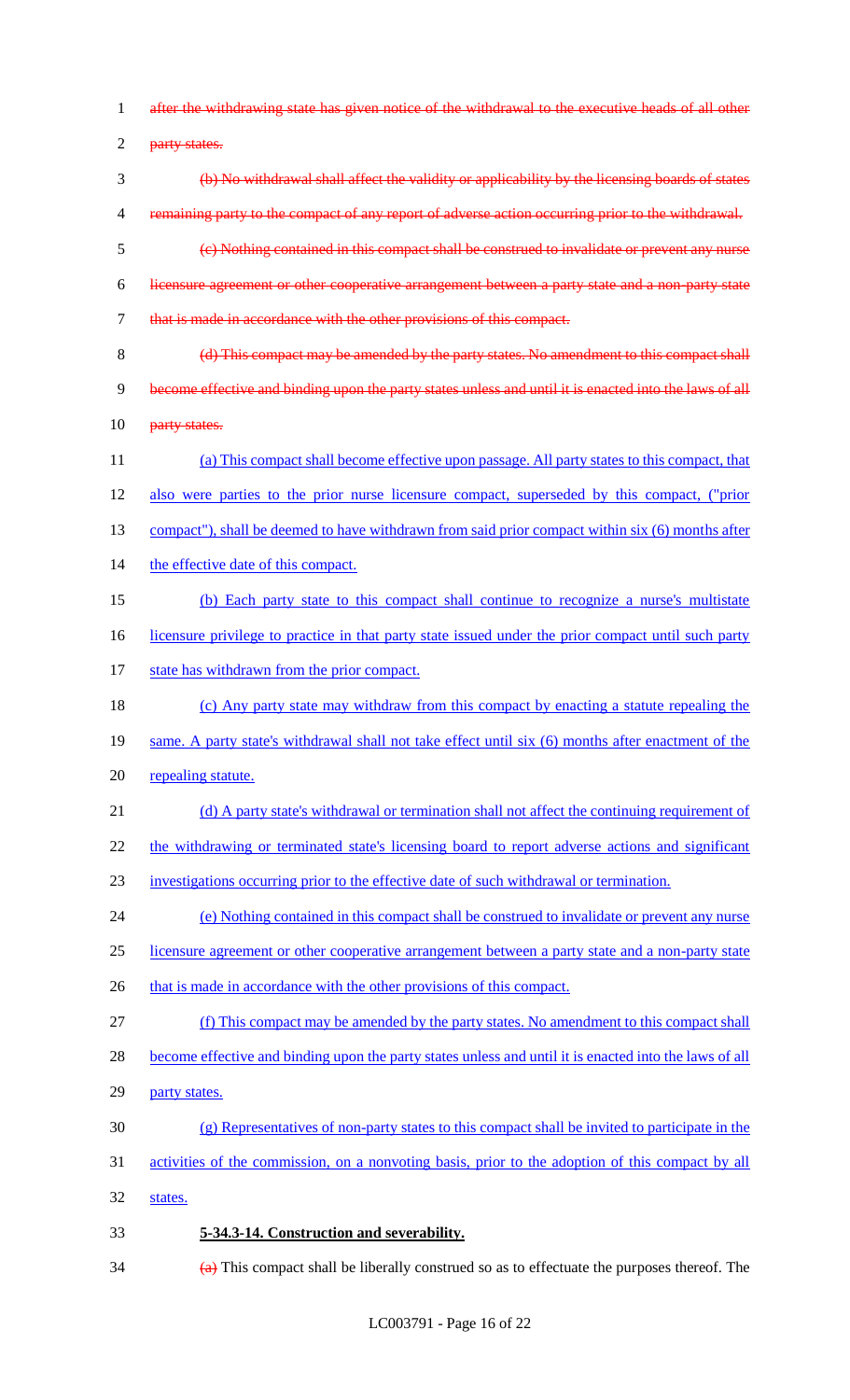provisions of this compact shall be severable and if any phrase, clause, sentence or provision of 2 this compact is declared to be contrary to the constitution of any party state or of the United States or the applicability thereof to any government, agency, person or circumstance is held invalid, the validity of the remainder of this compact and the applicability thereof to any government, agency, person or circumstance shall not be affected thereby. If this compact shall be held contrary to the constitution of any state party thereto, the compact shall remain in full force and effect as to the remaining party states and in full force and effect as to the party state affected as to all severable matters. (b) In the event party states find a need for settling disputes arising under this compact: (1) The party states may submit the issues in dispute to an arbitration panel which will be

11 comprised of an individual appointed by the compact administrator in the home state; an individual 12 appointed by the compact administrator in the remote state(s) involved; and an individual mutually 13 agreed upon by the compact administrators of all the party states involved in the dispute.

14  $\left(2\right)$  The decision of a majority of the arbitrators shall be final and binding.

 SECTION 2. Sections 5-34.3-7 and 5-34.3-11 of the General Laws in Chapter 5-34.3 entitled "Nurse Licensure Compact" are hereby repealed.

#### **5-34.3-7. Adverse actions.**

18 In addition to the provisions described in § 5-34.3-5, the following provisions apply:

 (1) The licensing board of a remote state shall promptly report to the administrator of the coordinated licensure information system any remote state actions including the factual and legal 21 basis for such action, if known. The licensing board of a remote state shall also promptly report any 22 significant current investigative information yet to result in a remote state action. The administrator 23 of the coordinated licensure information system shall promptly notify the home state of any such 24 reports.

 (2) The licensing board of a party state shall have the authority to complete any pending 26 investigations for a nurse who changes primary state of residence during the course of such investigations. It shall also have the authority to take appropriate action(s), and shall promptly report the conclusions of such investigations to the administrator of the coordinated licensure 29 information system. The administrator of the coordinated licensure information system shall promptly notify the new home state of any such actions. (3) A remote state may take adverse action affecting the multistate licensure privilege to

 practice within that party state. However, only the home state shall have the power to impose adverse action against the license issued by the home state.

(4) For purposes of imposing adverse action, the licensing board of the home state shall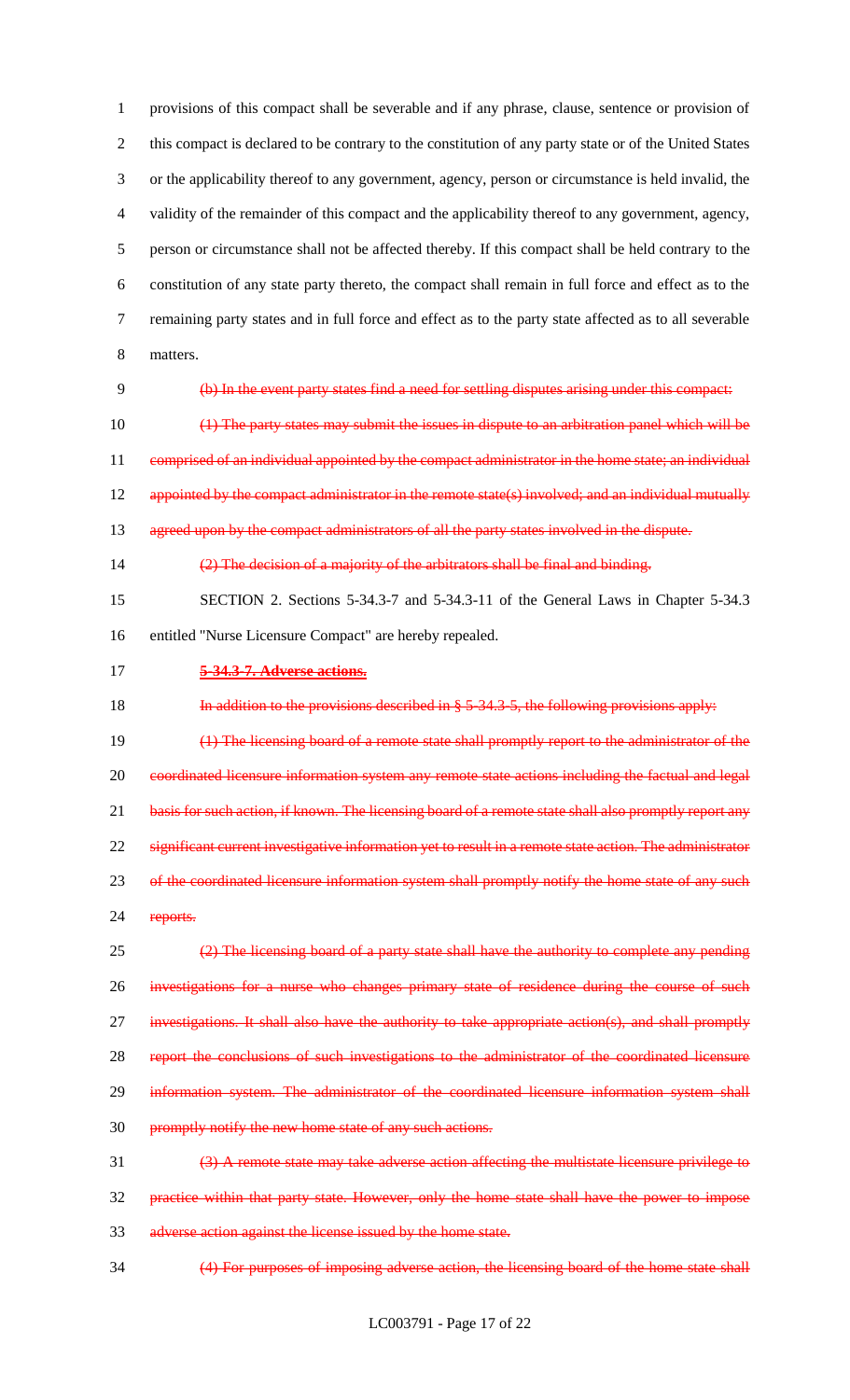give the same priority and effect to reported conduct received from a remote state as it would if 2 such conduct had occurred within the home state. In so doing, it shall apply its own state laws to determine appropriate action. (5) The home state may take adverse action based on the factual findings of the remote state, so long as each state follows its own procedures for imposing such adverse action. (6) Nothing in this compact shall override a party state's decision that participation in an alternative program may be used in lieu of licensure action and that such participation shall remain 8 non-public if required by the party state's laws. Party states must require nurses who enter any alternative programs to agree not to practice in any other party state during the term of the 10 alternative program without prior authorization from such other party state. **5-34.3-11. Immunity.** No party state or the officers or employees or agents of a party state's nurse licensing board 13 who act in accordance with the provisions of this compact shall be liable on account of any act or omission in good faith while engaged in the performance of their duties under this compact. Good faith in this article shall not include willful misconduct, gross negligence, or recklessness. SECTION 3. Chapter 5-34.3 of the General Laws entitled "Nurse Licensure Compact" is hereby amended by adding thereto the following sections: **5-34.3-10.1. Rulemaking.**  (a) The commission shall exercise its rulemaking powers pursuant to the criteria set forth in this section and the rules adopted thereunder. Rules and amendments shall become binding as of the date specified in each rule or amendment and shall have the same force and effect as provisions of this compact. (b) Rules or amendments to the rules shall be adopted at a regular or special meeting of the commission. (c) Prior to promulgation and adoption of a final rule or rules by the commission, and at least sixty (60) days in advance of the meeting at which the rule will be considered and voted upon, the commission shall file a notice of proposed rulemaking: 28 (1) On the website of the commission; and (2) On the website of each licensing board or the publication in which each state would otherwise publish proposed rules. (d) The notice of proposed rulemaking shall include: (1) The proposed time, date and location of the meeting in which the rule will be considered and voted upon; (2) The text of the proposed rule or amendment, and the reason for the proposed rule;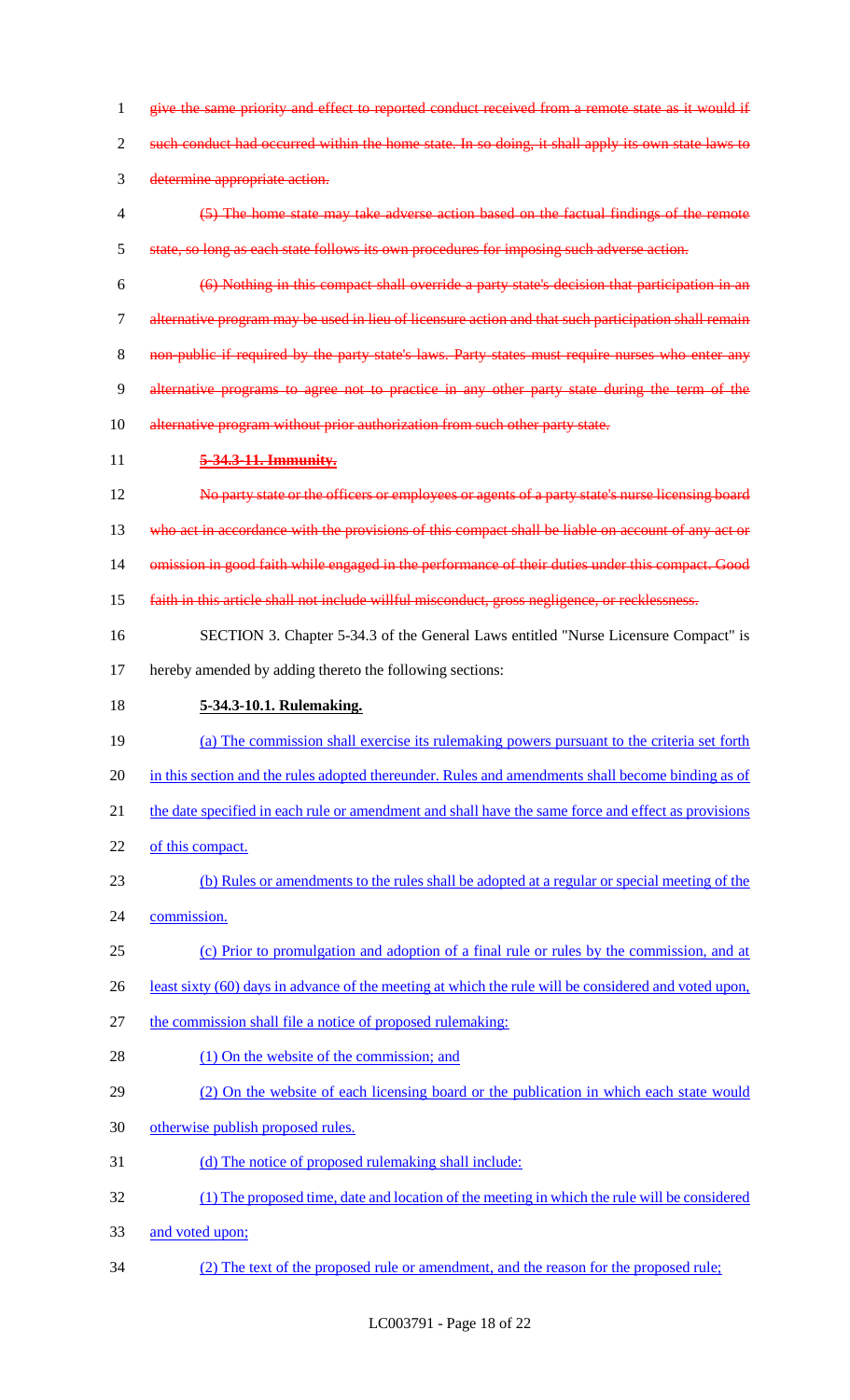1 (3) A request for comments on the proposed rule from any interested person; and (4) The manner in which interested persons may submit notice to the commission of their intention to attend the public hearing and any written comments. (e) Prior to adoption of a proposed rule, the commission shall allow persons to submit written data, facts, opinions and arguments, which shall be made available to the public. (f) The commission shall grant an opportunity for a public hearing before it adopts a rule 7 or amendment. (g) The commission shall publish the place, time and date of the scheduled public hearing. (1) Hearings shall be conducted in a manner providing each person who wishes to comment 10 a fair and reasonable opportunity to comment orally or in writing. All hearings will be recorded, 11 and a copy will be made available upon request. (2) Nothing in this section shall be construed as requiring a separate hearing on each rule. 13 Rules may be grouped for the convenience of the commission at hearings required by this section. 14 (h) If no one appears at the public hearing, the commission may proceed with promulgation of the proposed rule. (i) Following the scheduled hearing date, or by the close of business on the scheduled hearing date if the hearing was not held, the commission shall consider all written and oral comments received. (j) The commission shall, by majority vote of all administrators, take final action on the 20 proposed rule and shall determine the effective date of the rule, if any, based on the rulemaking record and the full text of the rule. (k) Upon determination that an emergency exists, the commission may consider and adopt an emergency rule without prior notice, opportunity for comment or hearing, provided that the 24 usual rulemaking procedures provided in this compact and in this section shall be retroactively applied to the rule as soon as reasonably possible, in no event later than ninety (90) days after the 26 effective date of the rule. For the purposes of this provision, an emergency rule is one that must be adopted immediately in order to: 28 (1) Meet an imminent threat to public health, safety or welfare; (2) Prevent a loss of commission or party state funds; or (3) Meet a deadline for the promulgation of an administrative rule that is required by federal law or rule. (l) The commission may direct revisions to a previously adopted rule or amendment for purposes of correcting typographical errors, errors in format, errors in consistency or grammatical errors. Public notice of any revisions shall be posted on the website of the commission. The revision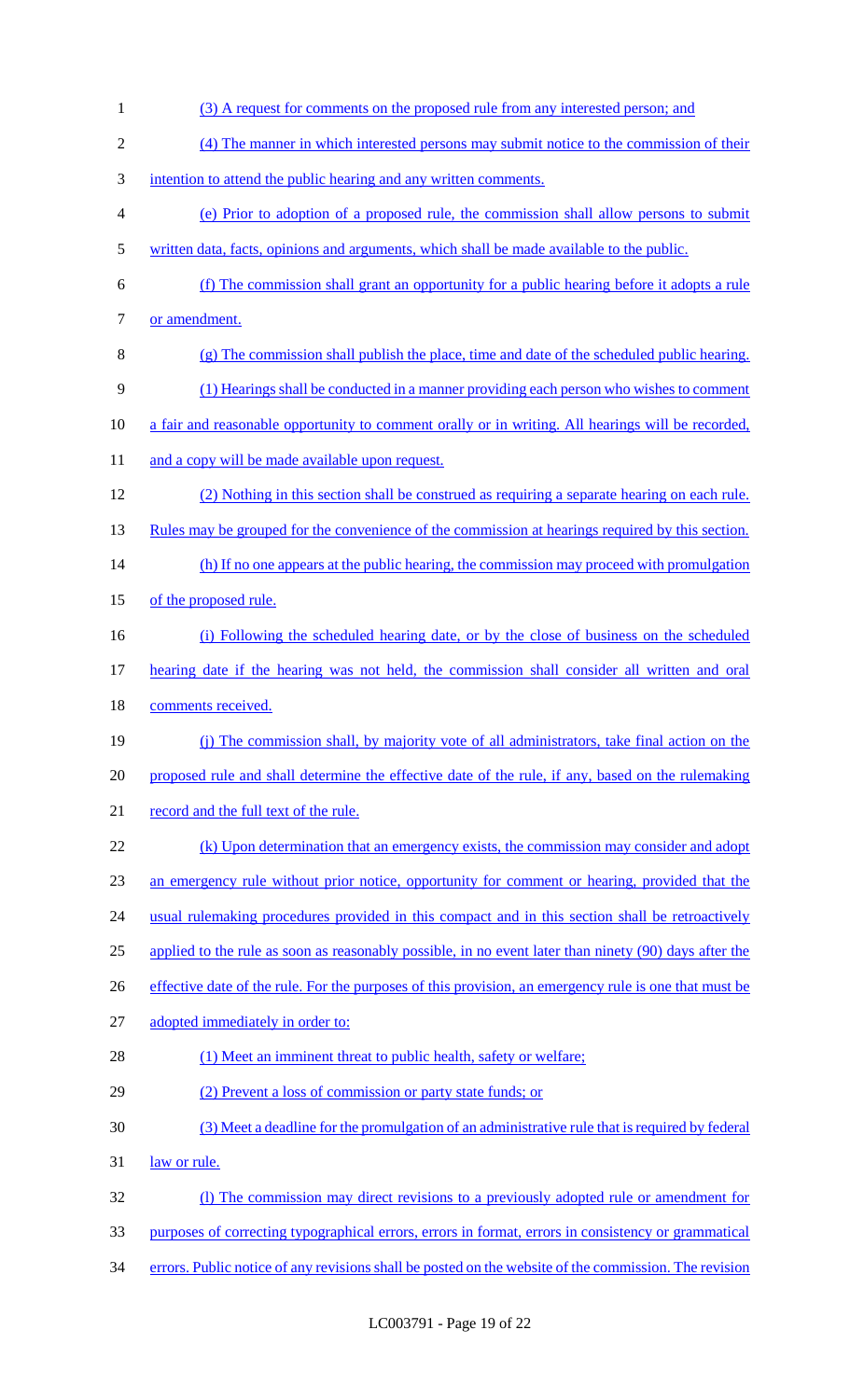2 may be challenged only on grounds that the revision results in a material change to a rule. A 3 challenge shall be made in writing, and delivered to the commission, prior to the end of the notice 4 period. If no challenge is made, the revision will take effect without further action. If the revision 5 is challenged, the revision may not take effect without the approval of the commission. 6 **5-34.3-10.2. Oversight, dispute resolution and enforcement.**  7 (a) Oversight. 8 (1) Each party state shall enforce this compact and take all actions necessary and 9 appropriate to effectuate this compact's purposes and intent. 10 (2) The commission shall be entitled to receive service of process in any proceeding that 11 may affect the powers, responsibilities or actions of the commission, and shall have standing to 12 intervene in such a proceeding for all purposes. Failure to provide service of process in such 13 proceeding to the commission shall render a judgment or order void as to the commission, this 14 compact or promulgated rules. 15 (b) Default, technical assistance and termination. 16 (1) If the commission determines that a party state has defaulted in the performance of its 17 obligations or responsibilities under this compact or the promulgated rules, the commission shall: 18 (i) Provide written notice to the defaulting state and other party states of the nature of the 19 default, the proposed means of curing the default or any other action to be taken by the commission; 20 and 21 (ii) Provide remedial training and specific technical assistance regarding the default; 22 (2) If a state in default fails to cure the default, the defaulting state's membership in this 23 compact may be terminated upon an affirmative vote of a majority of the administrators, and all 24 rights, privileges and benefits conferred by this compact may be terminated on the effective date 25 of termination. A cure of the default does not relieve the offending state of obligations or liabilities 26 incurred during the period of default; 27 (3) Termination of membership in this compact shall be imposed only after all other means 28 of securing compliance have been exhausted. Notice of intent to suspend or terminate shall be given 29 by the commission to the governor of the defaulting state and to the executive officer of the 30 defaulting state's licensing board and each of the party states; 31 (4) A state whose membership in this compact has been terminated is responsible for all 32 assessments, obligations and liabilities incurred through the effective date of termination, including 33 obligations that extend beyond the effective date of termination; 34 (5) The commission shall not bear any costs related to a state that is found to be in default

1 shall be subject to challenge by any person for a period of thirty (30) days after posting. The revision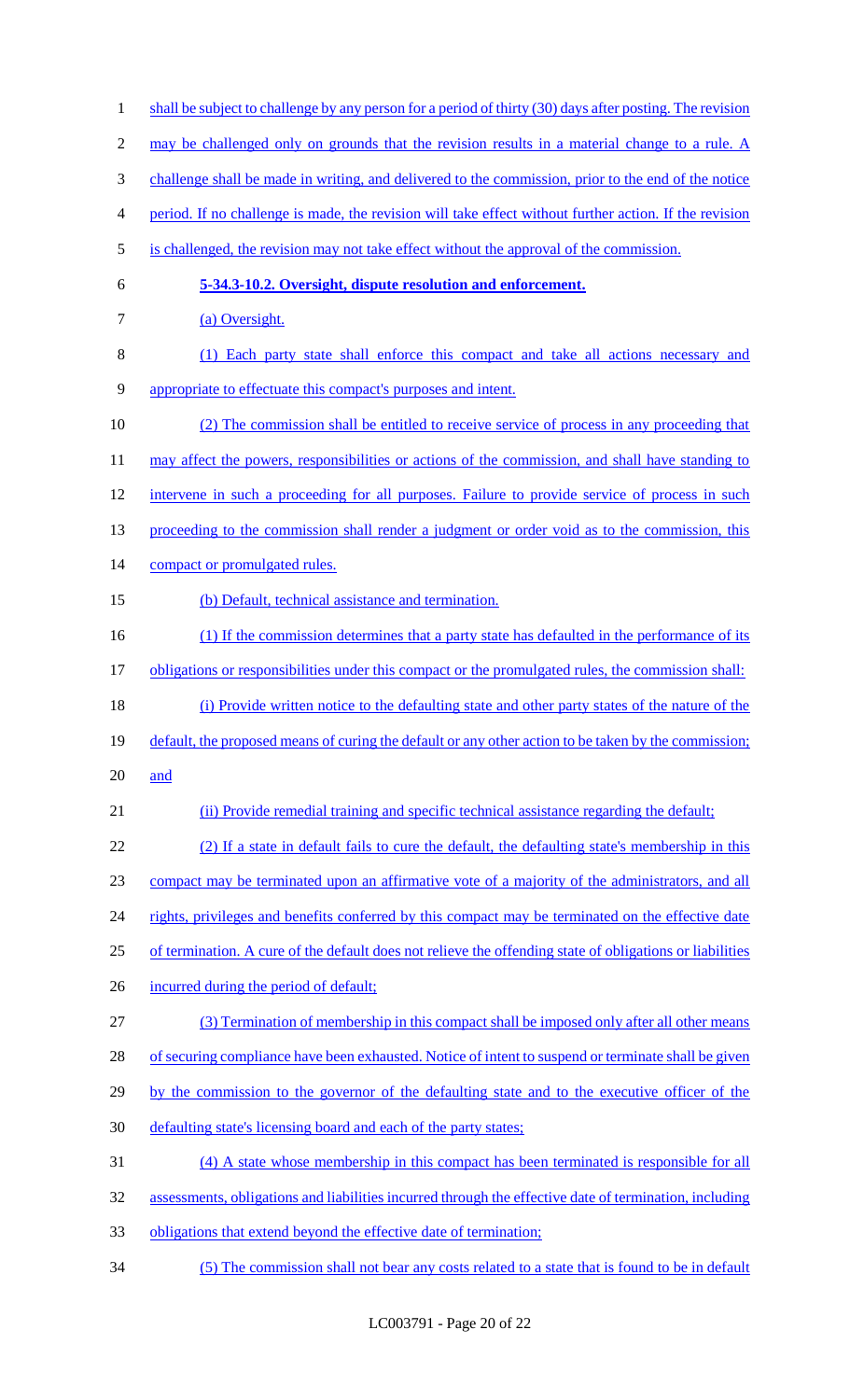- 1 or whose membership in this compact has been terminated unless agreed upon in writing between
- 2 the commission and the defaulting state;
- 3 (6) The defaulting state may appeal the action of the commission by petitioning the U.S.
- 4 District Court for the District of Columbia or the federal district in which the commission has its
- 5 principal offices. The prevailing party shall be awarded all costs of such litigation, including
- 6 reasonable attorneys' fees.
- 7 (c) Dispute Resolution.
- 8 (1) Upon request by a party state, the commission shall attempt to resolve disputes related
- 9 to the compact that arise among party states and between party and non-party states;
- 10 (2) The commission shall promulgate a rule providing for both mediation and binding
- 11 dispute resolution for disputes, as appropriate;
- 12 (3) In the event the commission cannot resolve disputes among party states arising under
- 13 this compact:
- 14 (i) The party states may submit the issues in dispute to an arbitration panel, which will be
- 15 comprised of individuals appointed by the compact administrator in each of the affected party states
- 16 and an individual mutually agreed upon by the compact administrators of all the party states
- 17 involved in the dispute;
- 18 (ii) The decision of a majority of the arbitrators shall be final and binding.
- 19 (d) Enforcement.
- 20 (1) The commission, in the reasonable exercise of its discretion, shall enforce the
- 21 provisions and rules of this compact;
- 22 (2) By majority vote, the commission may initiate legal action in the U.S. District Court
- 23 for the District of Columbia or the federal district where the commission has its principal offices,
- 24 against a party state that is in default, to enforce compliance with the provisions of this compact
- 25 and its promulgated rules and bylaws. The relief sought may include both injunctive relief and
- 26 damages. In the event judicial enforcement is necessary, the prevailing party shall be awarded all
- 27 costs of such litigation, including reasonable attorneys' fees;
- 28 (3) The remedies herein shall not be the exclusive remedies of the commission. The
- 29 commission may also pursue any other remedies available under federal or state law
- 30 SECTION 4. This act shall take effect upon passage.

======== LC003791 ========